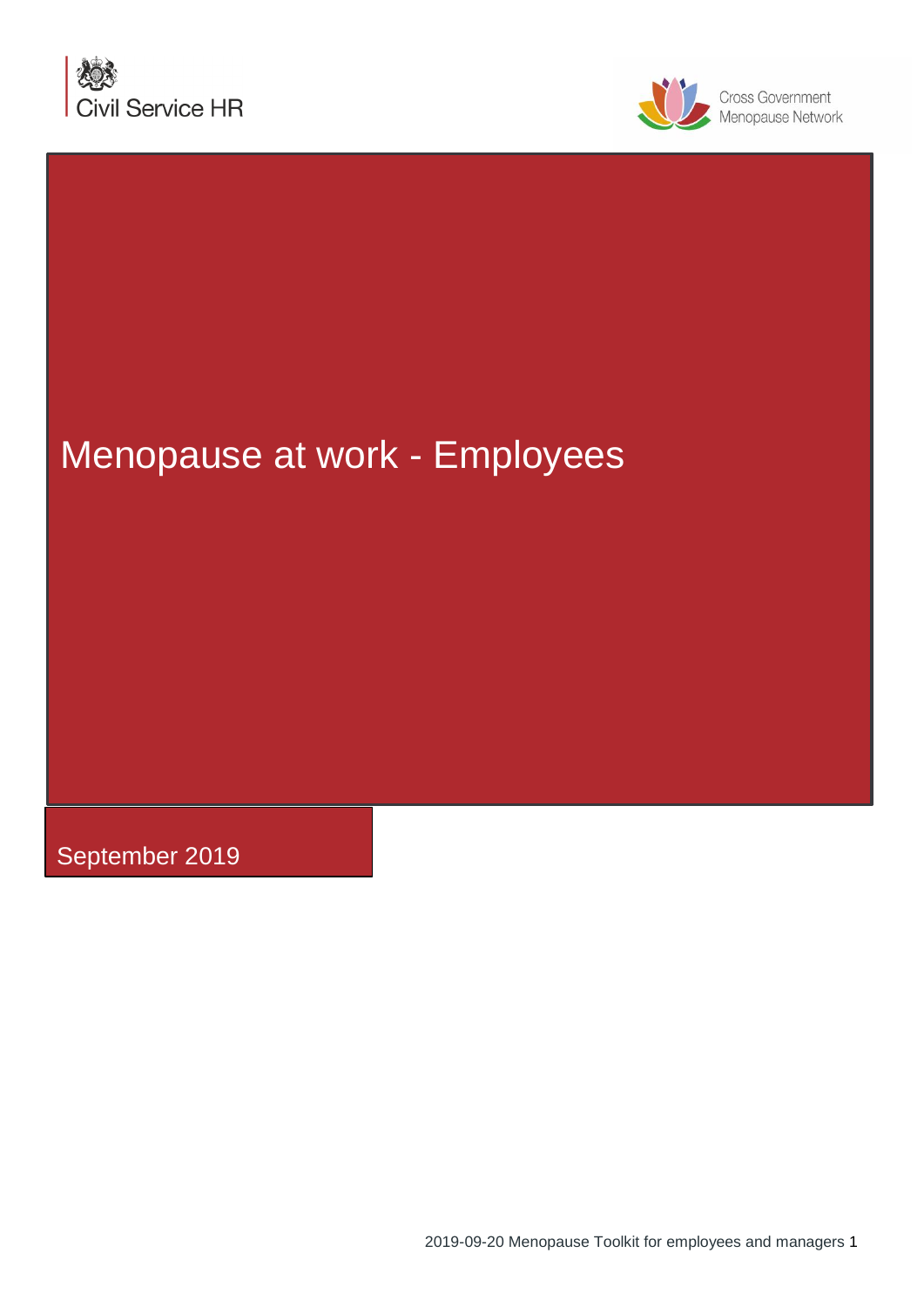



# Toolkit: Menopause at work – Employees

# **Contents**

<span id="page-1-0"></span>

| Introduction                                      | 3              |
|---------------------------------------------------|----------------|
| Purpose                                           | 3              |
| Menopause:                                        | 3              |
| What is the Menopause?                            | 3              |
| <b>Symptoms of Menopause</b>                      | $\overline{4}$ |
| Need more support?                                | 5              |
| Adjustments                                       | 6              |
| Why it matters and how to support your colleagues | 7              |
| Additional guidance and products                  | 8              |
|                                                   |                |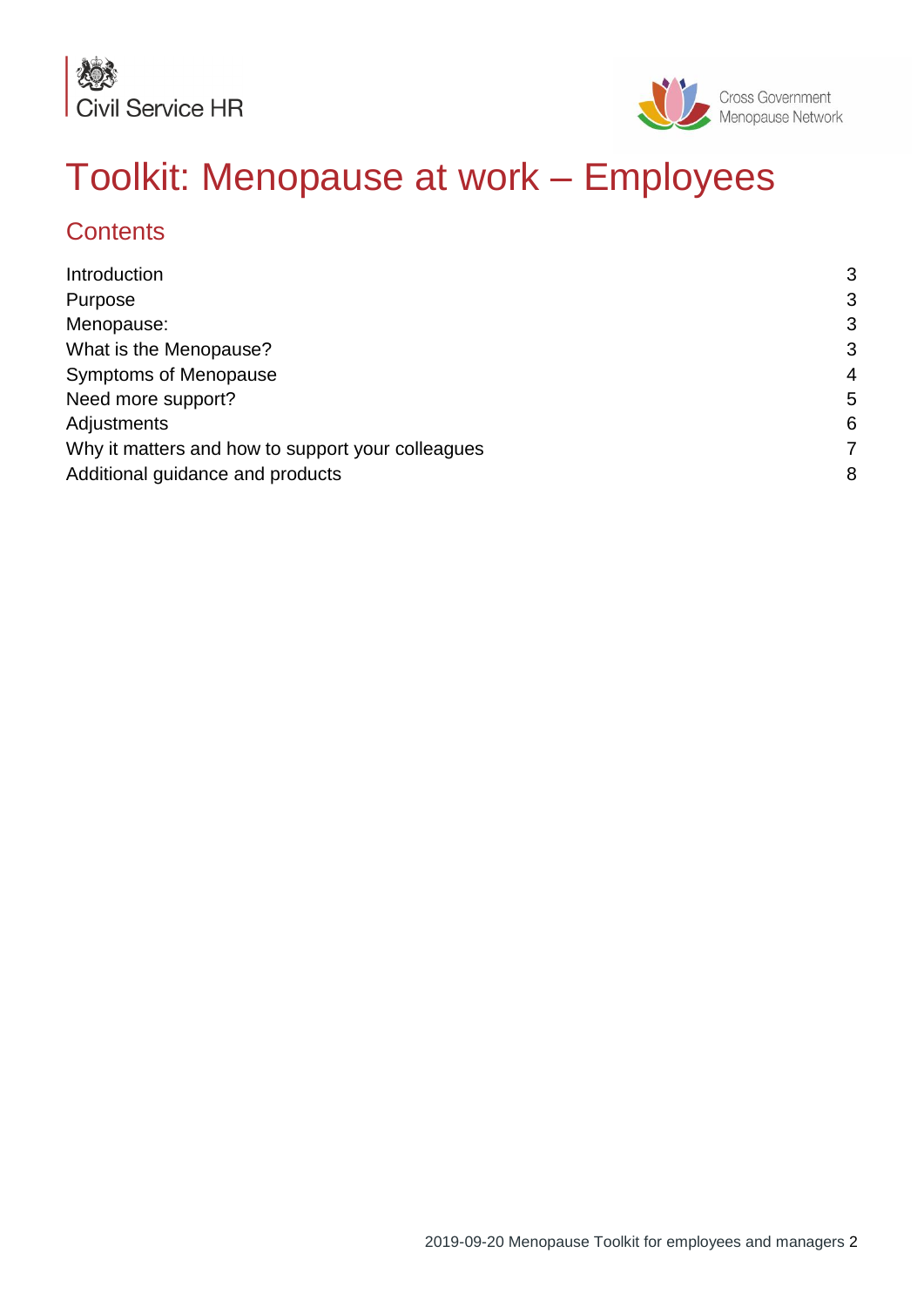



## **Introduction**

Increasingly women are working well into their 50s and 60s and beyond with the number of older women in the workforce is expected to rise. Women are working through perimenopause, menopause and beyond and this can mean managing the demands of work and home life whilst also dealing with sometimes severe symptoms and other issues. It should be noted that for some women, the menopause can naturally occur early or for medical reasons such as surgery; hysterectomy, chemotherapy, aromatase inhibitors (oestrogen suppressants) and treatment for endometriosis.

Although it is women who experience the physical and psychological symptoms of menopause, it is recognised that the menopause can also directly and indirectly affect others both within the workplace and at home. This can include male and female colleagues, family members, same sex partnerships, those going through gender re-assignment and disabled colleagues.

With average female life expectancy in the UK at 83.2 years, many women are living in this post-menopausal phase for half to one-third of their life and these symptoms can have a significant impact on their health and wellbeing, as well as their work and relationships.

## Purpose

This toolkit is intended to raise awareness of menopause transition and provide information and support for employees both those who are directly and indirectly affected. The toolkit is to be used alongside the Guiding Principles document and the Toolkit for Managers.

## What is the menopause?

The menopause is a natural phase of life when women stop having periods and experience hormonal changes such as a decrease in oestrogen levels. It usually occurs between the ages of 45 and 55 and typically lasts between four and eight years, although it can last longer. Every experience will be different and menopausal symptoms can begin before the age of 40 years. Perimenopause, or menopause transition, begins before the menopause.

- Menopause A biological stage in a woman's life when you have not had a period for 12 consecutive months.
- Perimenopause The time leading up to the end of your periods when changes start to happen.
- Premature menopause Can happen naturally, or because of illness or surgery.
- Andropause The Male Menopause. *(Note the Andropause is not covered in this guidance).*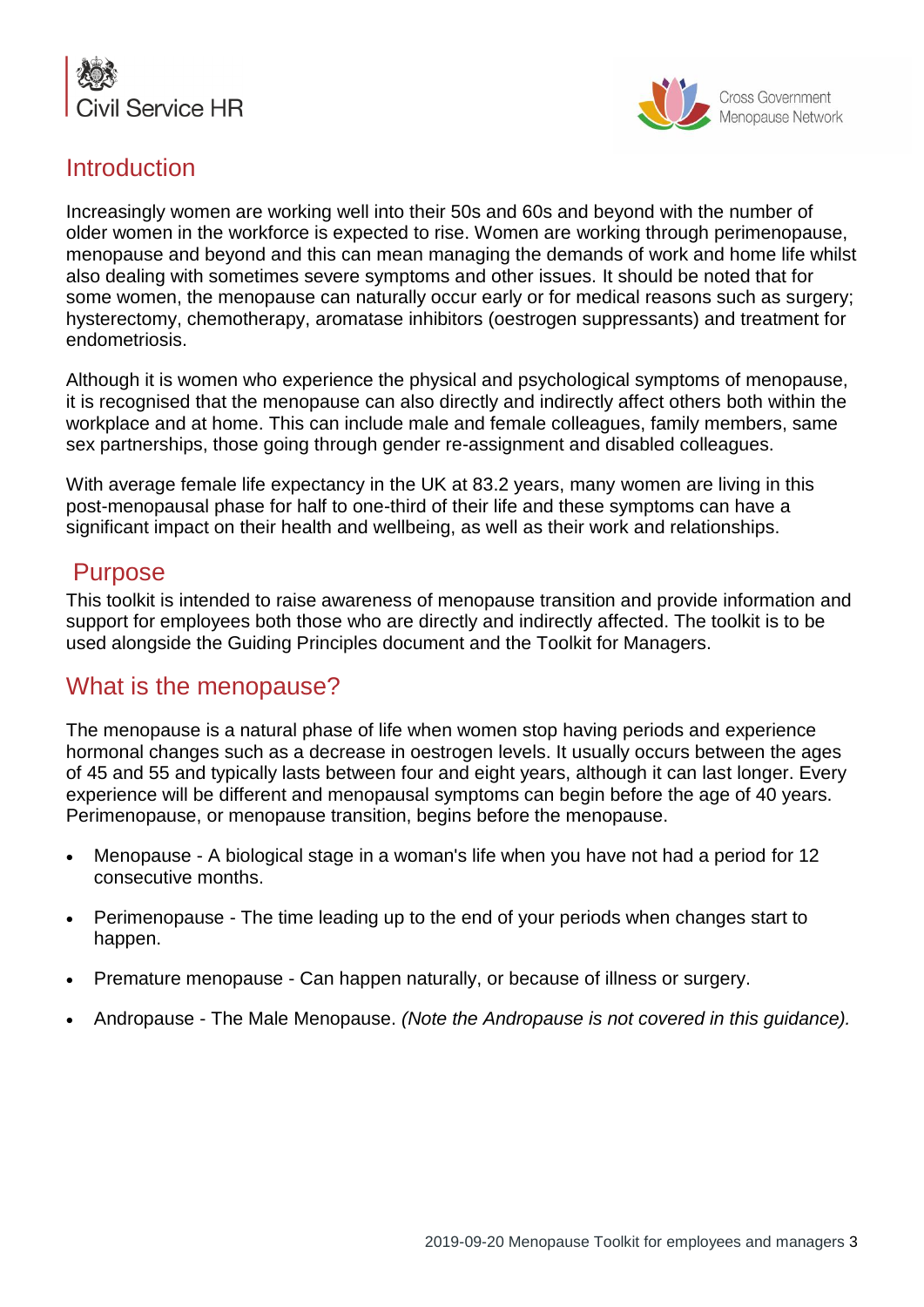



# The symptoms of menopause

During menopause a woman's **brain and mood** can be affected causing: depression and anxiety; sleep problems which then leads to tiredness, fatigue and/or dizziness; brain fog leading to reduced concentration, poor information retention and a reduced ability to learn; unexplained mood swings, irritability and emotional outbursts. These symptoms can impact on an individual's performance in terms of coping strategies, pressure of dealing with deadlines and priorities. They may also experience a lack of confidence, anxiety or panic disorder.

Women can experience **hair** loss or hair can become thin, lacklustre and brittle. Women can have **mouth** problems such as bleeding gums and a dry mouth. This can lead to bad breath. They may also experience taste changes and strange oral sensations including a burning tongue.

A woman's **heart** can be affected, causing palpitations and an increased risk of heart disease. A woman's **lungs** can be affected as they may develop new allergies or existing allergies can become worse. For example, asthma, hay fever, dermatitis (see skin/nails below).

A woman's **abdomen** and **gut** can be affected as they may gain weight, develop bloating, abdominal cramps, Irritable Bowel Syndrome (IBS), sickness or nausea and women can experience **urogenital problems** which bring about greater urgency and/or more frequent trips to the toilet.

Women can have irregular **periods** brought about by an unpredictable pre-menstrual tension and menstrual cycle, heavy bleeding, water retention and bloating.

Women can suffer from general **skin** itchiness and formication (feels like something crawling about under the skin), allergies such as dermatitis and thinning skin. Also, nails can become dry and brittle.

Women develop problems with their **muscles, joints, nerves and bones**. This can lead to muscle pain and weakness, joint pain, osteoporosis / loss of bone density and nerve function may be affected.

Women can suffer from sudden changes to **body temperature**, which include daytime sweats and flushes; sudden heat or redness in face; night time sweats and flushes.

Other symptoms of the menopause (of which there are 34 recognised as part of the menopause) can also include loss of libido, vagina dryness and or atrophy, weight gain, incontinence, breast pain and headaches.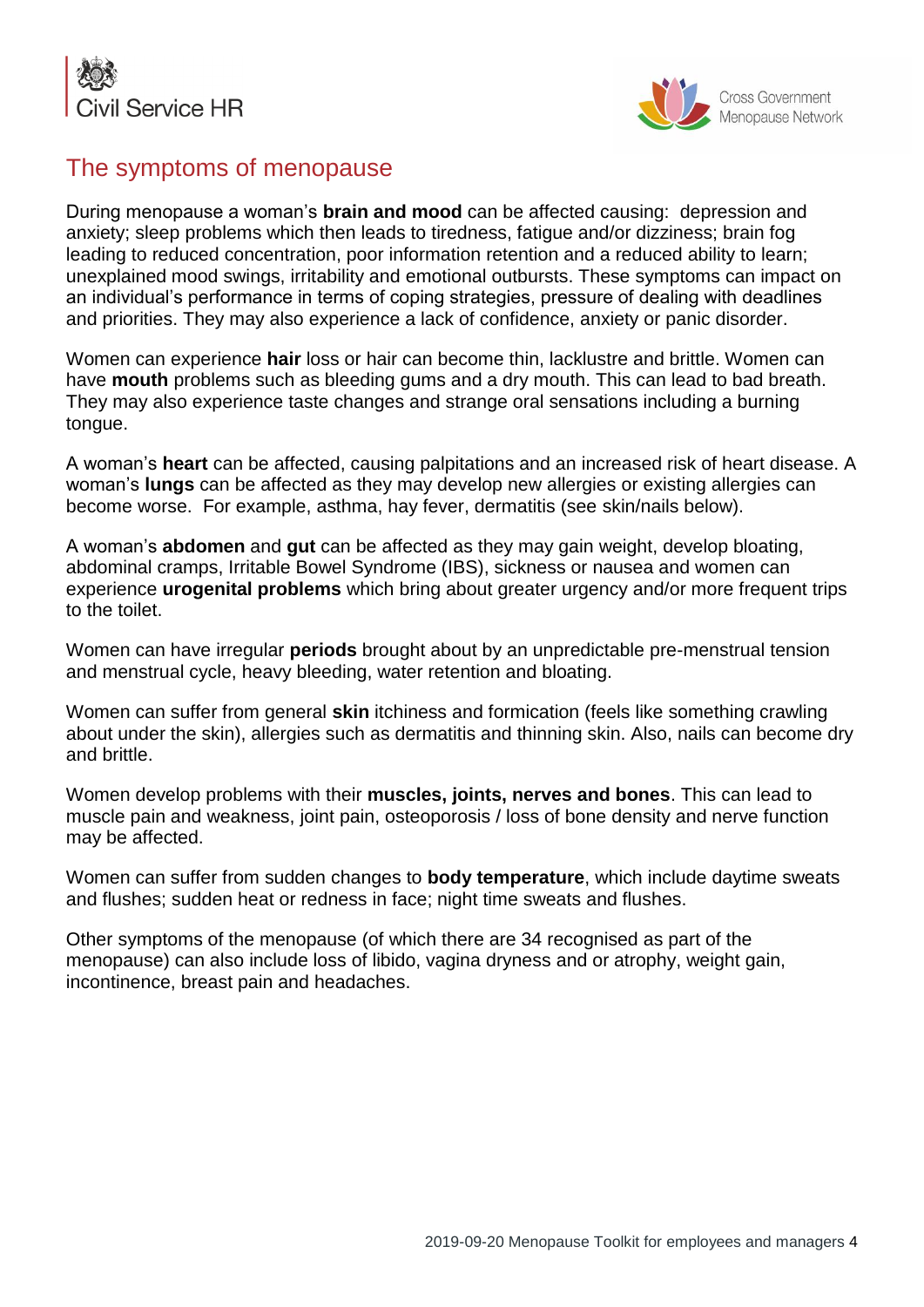



## Need more support with your menopausal symptoms?

Some individuals may not be aware that they are going through menopause transition. GPs can arrange for blood tests to be undertaken to confirm Menopause. However, NICE guidance suggests that tests for the over 45s are unnecessary. Consult your GP for any symptoms that you are concerned about, many of them can also relate to other conditions.

# The Positive Menopause

It is not all bad news; there is a positive side to menopause.

- Many women do not experience any adverse symptoms of menopause.
- Post-menopause you may be more confident, some women have gone on to create their own successful businesses and your creativity may increase.
- Freedom from some of the more annoying and painful aspects of having periods.
- No more Pre-Menstrual Tension (PMT) every month.

# You may find it useful to consider

- Researching the menopause. (See useful links below).
- Joining a network or buddying with someone [DN: department to insert link to network].
- Discussing with your family, friends etc. and seeking support.
- Having a confidential discussion with your manager, sharing relevant information about your needs and possible impact on your work if any.
- Discussing any workplace adjustments that you might need. [DN: department to insert link to guidance]
- Recording your symptoms, frequency and when they occur using a Workplace Adjustment Passport. [DN: department to insert link to guidance].
- Requesting special leave to attend appointments [DN: department to insert link to guidance].
- Requesting an Occupational Health referral. [DN: department to insert link to quidance]
- Referring to support offered by wellbeing and/or diversity and inclusion networks. [DN: department to insert link to guidance].
- Women are now having children later in life and it should be recognised that a woman may be responsible for children and/or teenagers whilst also caring for elderly relatives.
- Paid special leave [DN: department to insert link to guidance]
- Absences directly related to menopause symptoms. [DN: department to insert link to 'supporting attendance' guidance]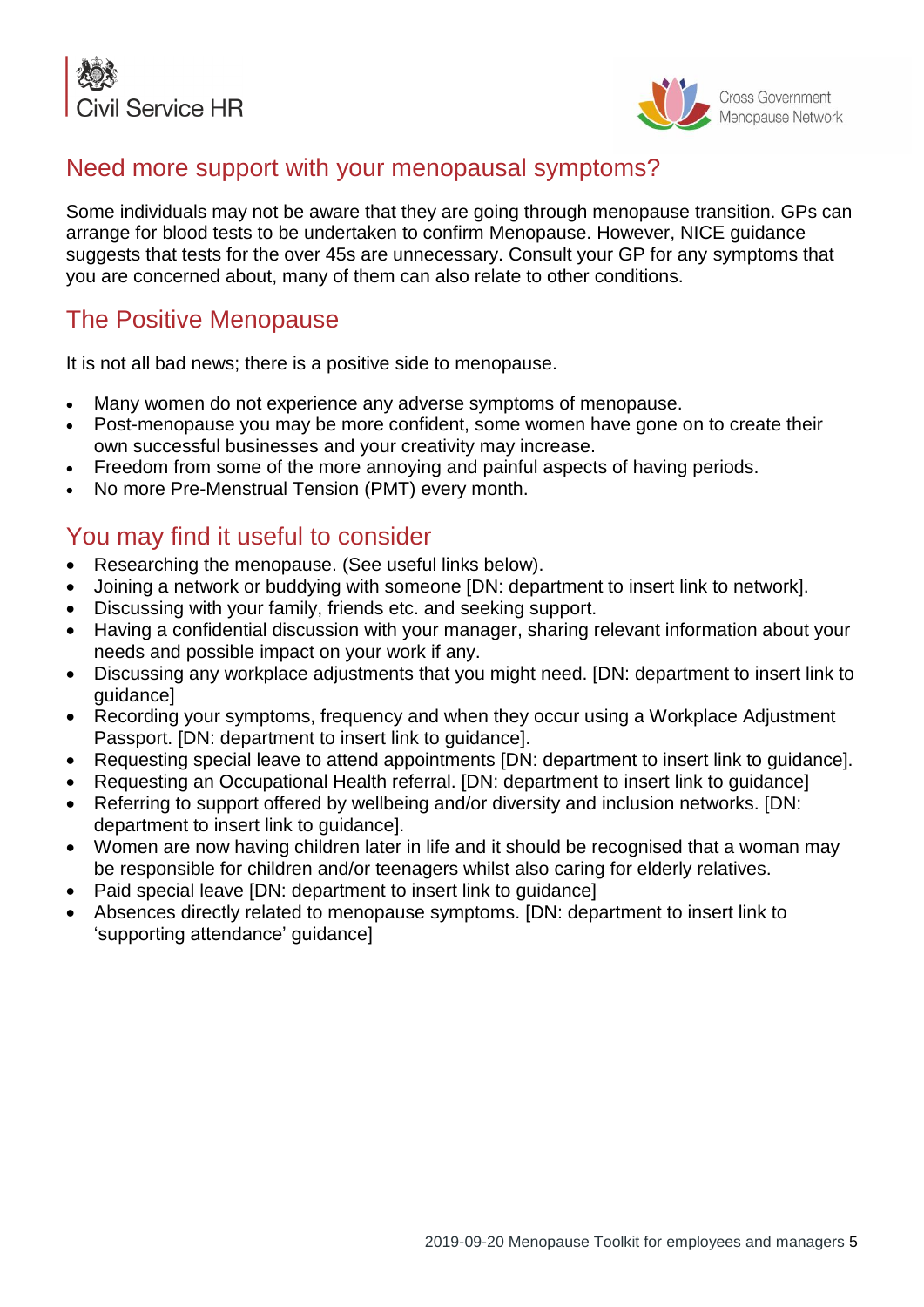



# Adjustments that may help at work

Talk to your manager about workplace adjustments that might help you in managing your menopausal symptoms at work. Here are some ideas you could consider:

### **Working hours/location**

- A change in working hours, or remote working.
- A reduction in travel or increased comfort breaks, dialling into meetings.
- Some possible adjustment to shift patterns.

#### **Uniform / PPE**

- A possible change to uniform requirements avoid man-made fibres or close-fitting uniforms.
- Uniforms in various sizes to accommodate bloating / short term weight gain.
- If own clothes are worn, consider natural fibres over man-made fibres and wear layers.

#### **Workspace**

- Flexible and easy access to bathroom facilities, so may need to move to a desk nearer the toilets.
- Ensuring there is good ventilation (fan or open window or adjust air conditioning).
- Access to cold drinks.
- Regular breaks in a quiet space to be able to take a moment away from the working area.
- A desk fan.
- Using the welfare facilities to take a break (where facilities are available, following local processes). **[DN: department to insert link to guidance]**

## Agreeing the process for further support

You should agree a plan with your manager which will be led by you and unique to your situation. In some departments this is known as a Workplace Adjustment Passport.

#### **Confidentiality and disclosure**

Every employee has the right to privacy in respect of their medical status. It is essential that information is only shared where necessary (such as if the employee divulged a threat to life/suicidal thoughts) and with your consent. Disclosure without consent can be distressing for all concerned and in some instances breach:

- the Data Protection Act 2018
- the Equality Act 2010
- GDPR
- The Disability Discrimination Act 2010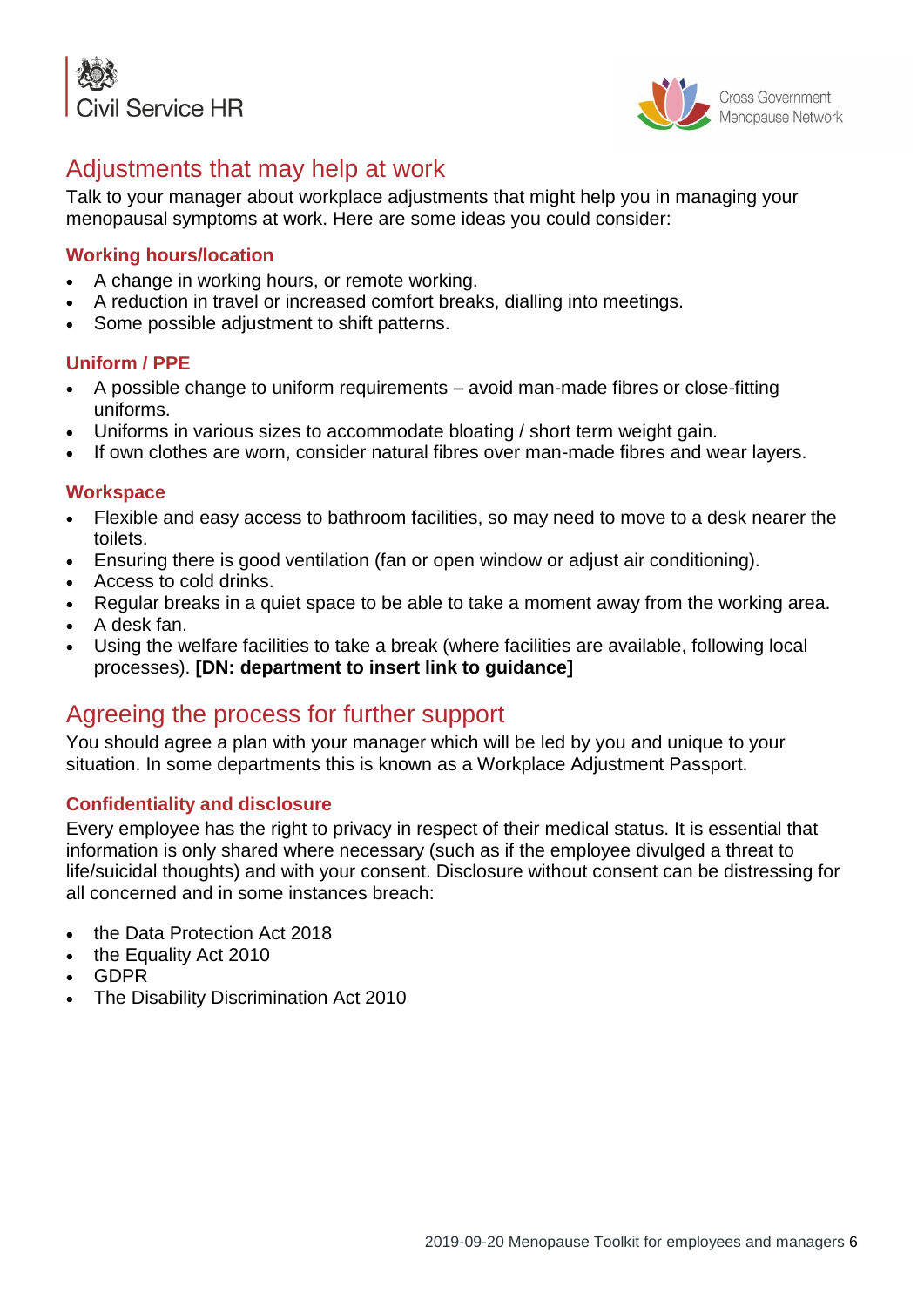



## Why it matters to support colleagues through the menopause at work

### **Menopause affects everyone – it is not just an issue for women**

Whether experiencing the menopause first hand as a woman or second hand as a colleague or partner, education and information help to break the taboo.

#### **Supportive 'human' conversations make the difference**

Equipping line managers to have conversations with their team members and providing an effective framework allows women to feel supported in the workplace.

#### **A healthy environment and culture is better for everyone**

Creating an open, honest environment means we can all flourish at work.

#### **Retaining our talent**

Twenty-five per cent of menopausal women have considered leaving work because of their symptoms. Providing the right support can retain experienced and knowledgeable employees, saving on recruitment costs which is beneficial to the individual and business success.

#### **Enabling women to be their best at work**

A wide-ranging physical and psychological symptoms can feel seriously inhibiting to a woman in her career. By providing the right support and communicating openly enables women – and their teams – to perform at their best.

## How you can support your colleagues with the menopause

An individual may be affected by the menopause directly or indirectly, therefore it is important to have an open mind, be sensitive to the issues and not make any assumptions. When someone has spoken with you in confidence, it is important to respect that and to keep the information confidential. Traditionally, the menopause has not been widely discussed in workplaces, with some parties finding it difficult and embarrassing to raise the subject.

Managers and colleagues who want to support female colleagues going through the menopause are therefore often uncertain how to do this. Thankfully due to the increased coverage of the menopause in the media and the increased availability of online support and guidance, conversations around managing the menopause in the workplace are becoming more and more normalised. Menopause transition does not necessarily lead to reduced performance at work and may be managed with consideration, understanding and in some circumstances, with workplace adjustments or workplace adaptations.

It is important not to ignore the impact of menopausal symptoms at work or to simply regard them as "a women's thing". Similarly, workplace "banter" which has historically been the acceptable way menopause has been dealt with in some organisations, could be interpreted as harassment. It is upsetting for the person being mocked and critical that we act with kindness and tolerance to all of our colleagues.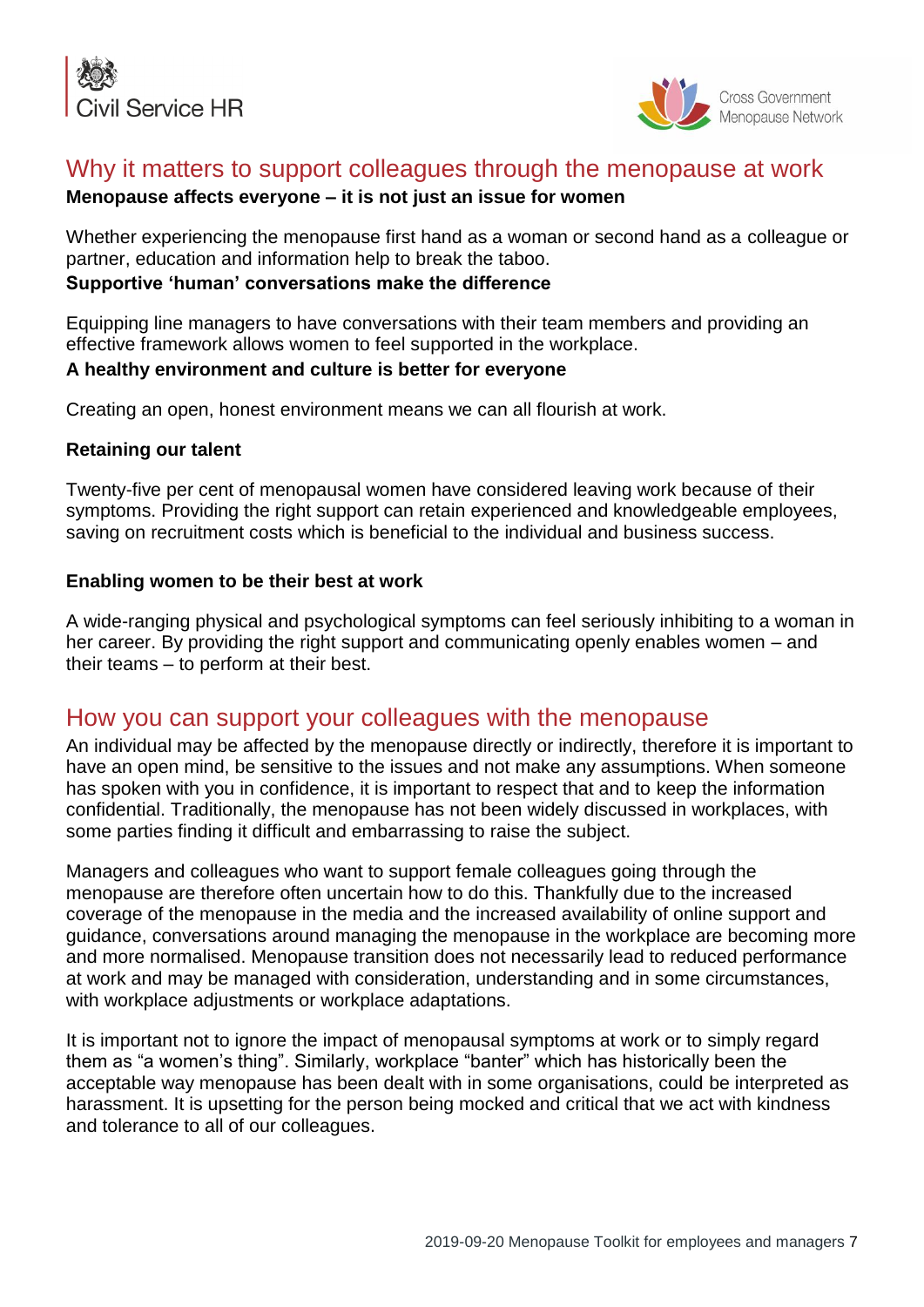



## Additional guidance and products

**Articles:** University of Leicester - [Workplace menopause study finds 'women feel they need to](https://www2.le.ac.uk/offices/press/press-releases/2017/august/workplace-menopause-study-finds-2018women-feel-they-need-to-cope-alone2019)  [cope alone'](https://www2.le.ac.uk/offices/press/press-releases/2017/august/workplace-menopause-study-finds-2018women-feel-they-need-to-cope-alone2019)

**Government research:** [Menopause transition: effects on women's economic participation:](https://www.gov.uk/government/publications/menopause-transition-effects-on-womens-economic-participation)

Webpages providing more in-depth information: [NHS website](https://www.nhs.uk/) NHS Livewell – [coping with menopause](https://www.nhs.uk/video/Pages/coping-with-the-menopause.aspx) NHS Livewell – [Hormone Replacement Therapy](https://www.nhs.uk/conditions/hormone-replacement-therapy-hrt/) NHS Livewell – [Premature menopause:](https://www.nhs.uk/conditions/early-menopause/) [Menopause Matters](http://www.menopausematters.co.uk/) The Daisy Network – [Information on premature menopause](http://www.daisynetwork.org/) [Women's Health Concern](http://www.womens-health-concern.org/help-and-advice/factsheets/focus-series/menopause) **[NICE](https://www.nice.org.uk/search?q=menopause)** [Male Menopause](https://www.nhs.uk/conditions/male-menopause/) [Faculty of Occupational Medicine:](http://www.fom.ac.uk/) TUC – [work smart:](https://worksmart.org.uk/health-advice/illnesses-and-injuries/your-body/menopause/what-should-employers-do) Newson Health-Dr Louise Newson –My Menopause Doctor – Twitter and Facebook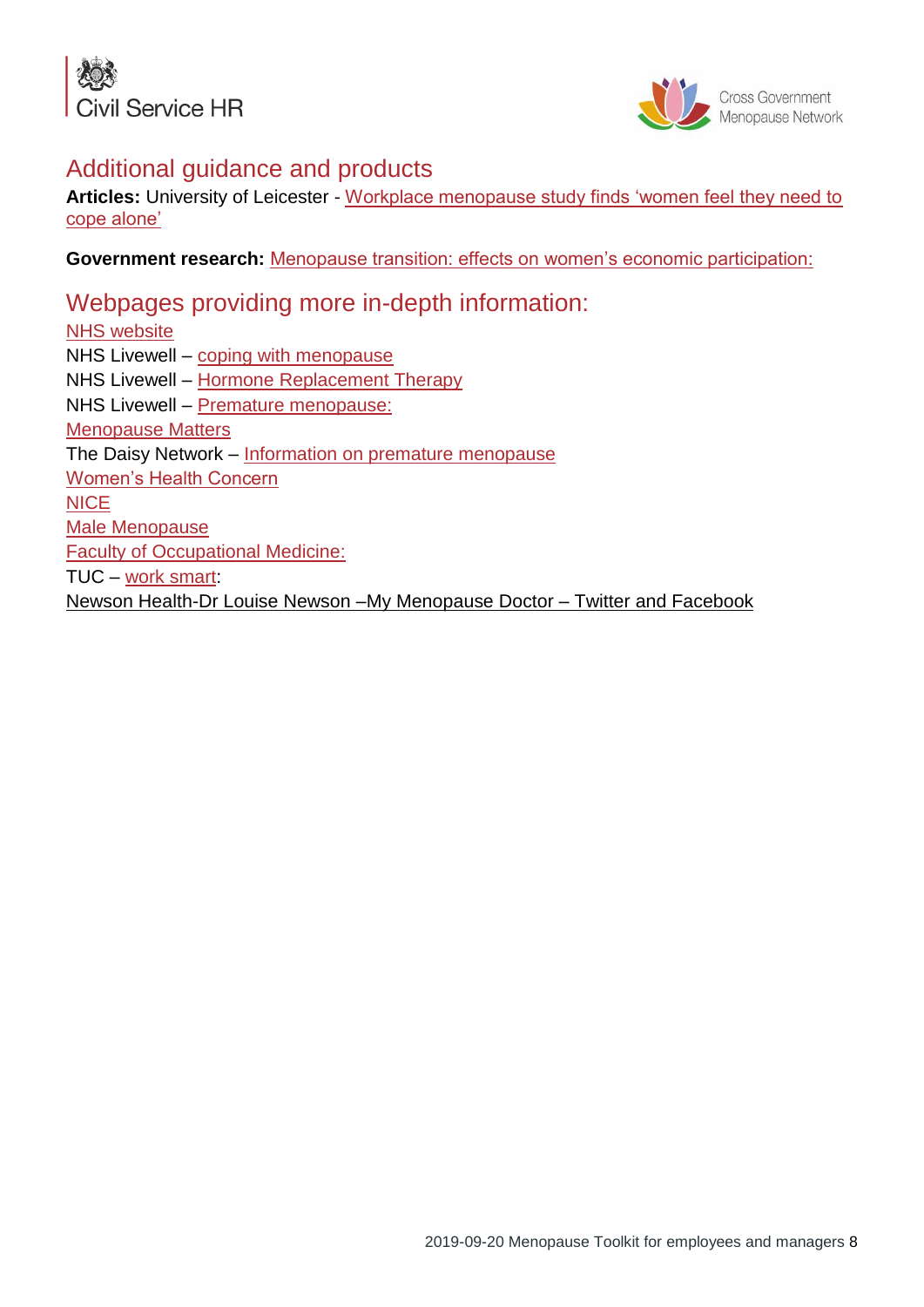



# Managers Toolkit: Supporting Menopause at **Work**

September 2019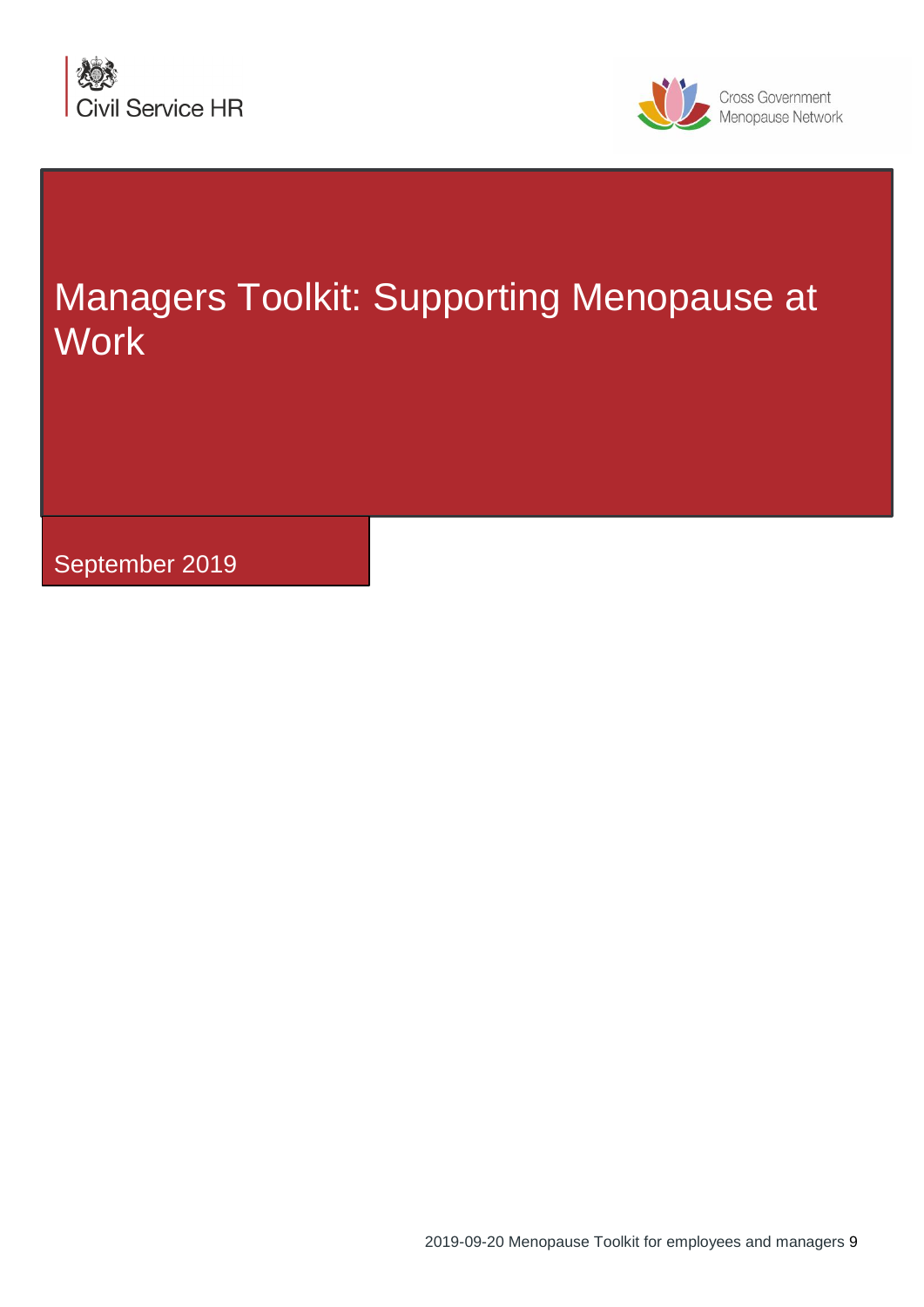

# **Contents**



| Introduction                         | 3  |
|--------------------------------------|----|
| Purpose                              | 3  |
| Menopause                            | 4  |
| What is the Menopause?               | 4  |
| <b>Symptoms of Menopause</b>         | 5  |
| Why it matters to support colleagues | 7  |
| Menopause at work: for the manager   | 8  |
| Wellbeing and mental health          | g  |
| Workplace adjustments                | 10 |
| Handling absences                    | 10 |
| Appendices                           |    |

11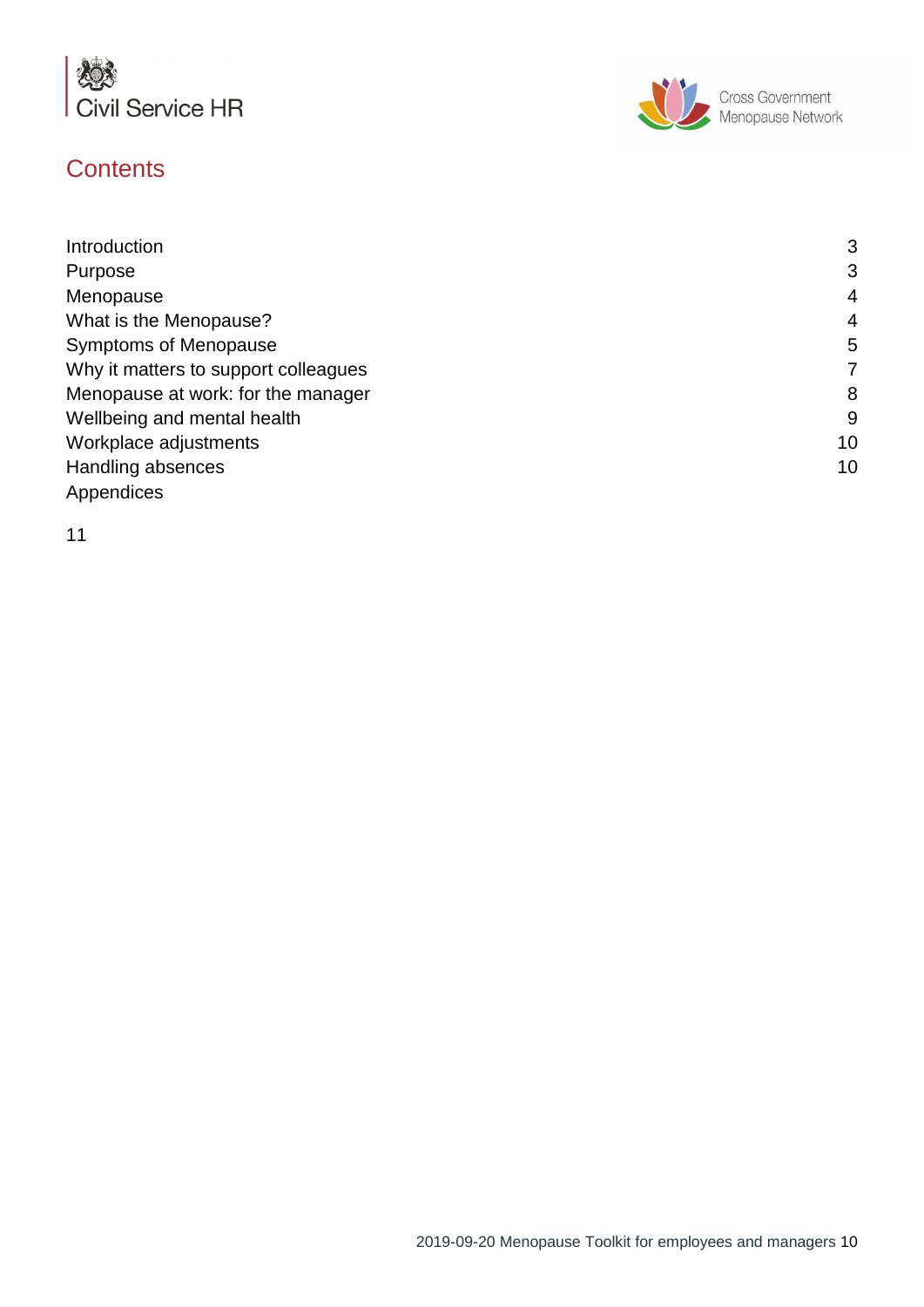



## **Introduction**

Increasingly women are working well into their 50s and 60s and with the number of older women in the workforce expected to rise. Women are working through perimenopause and menopause which can mean managing the demands of work and home life, whilst also dealing with sometimes severe menopausal symptoms. It should be noted that for some women, the menopause can occur early naturally or for medical reasons such as surgery; hysterectomy, chemotherapy, aromatase inhibitors (oestrogen suppressants) and treatment for endometriosis.

Although it is women who experience the physical and psychological symptoms of the menopause, it is recognised that the menopause can also directly and indirectly affect others both within the workplace and at home. This can include male and female colleagues, family members, same sex partnerships, those going through gender re-assignment and disabled colleagues.

With average female life expectancy in the UK at 83.2 years, many women are living in this post-menopausal phase for half to one-third of their life and these symptoms can have a significant impact on their health and wellbeing, as well as their work and relationships.

## Purpose

The purpose of this toolkit is to assist managers in supporting people going through the menopause in the workplace. Although the menopause usually impacts women in their 40s to 60s; it can impact younger women, partners and families of women and those who are transitioning. As a manager, you have a duty of care to all your employees. The focus is on the support of anyone affected by the menopause in the workplace either directly or indirectly.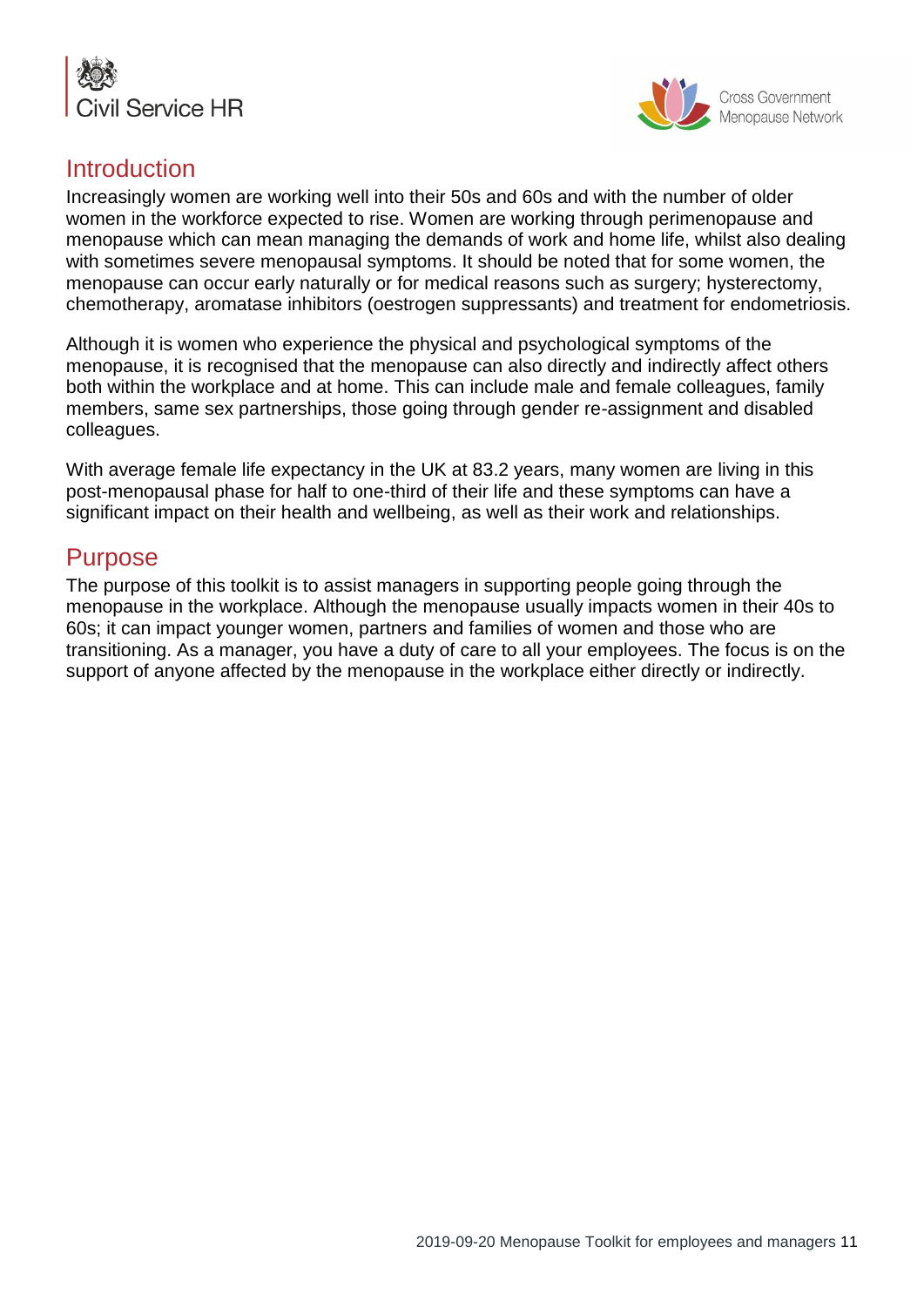



## What is the menopause?

The menopause is a natural phase of life when women stop having periods and experience hormonal changes such as a decrease in oestrogen levels. It usually occurs between the ages of 45 and 55 and typically lasts between four and eight years, although it can last longer. Every experience will be different and menopausal symptoms can begin before the age of 40. Perimenopause, or menopause transition, begins before the menopause.

Although for many women this is a natural life change, for some women the menopause may be medically induced. Surgery such as a hysterectomy and or chemotherapy can affect women at younger age groups, creating severe symptoms. So, for some it is not a 'natural life change' or transition and this makes the psychological aspect more important. It is therefore a very personal transitional phase in an individuals' life.

- Menopause A biological stage in a woman's life when you have not had a period for 12 consecutive months.
- Perimenopause The time leading up to the end of your periods when changes start to happen.
- Premature menopause Can happen naturally, or because of illness or surgery.
- Andropause The Male Menopause. (N*ote the Andropause is not covered in this guidance)*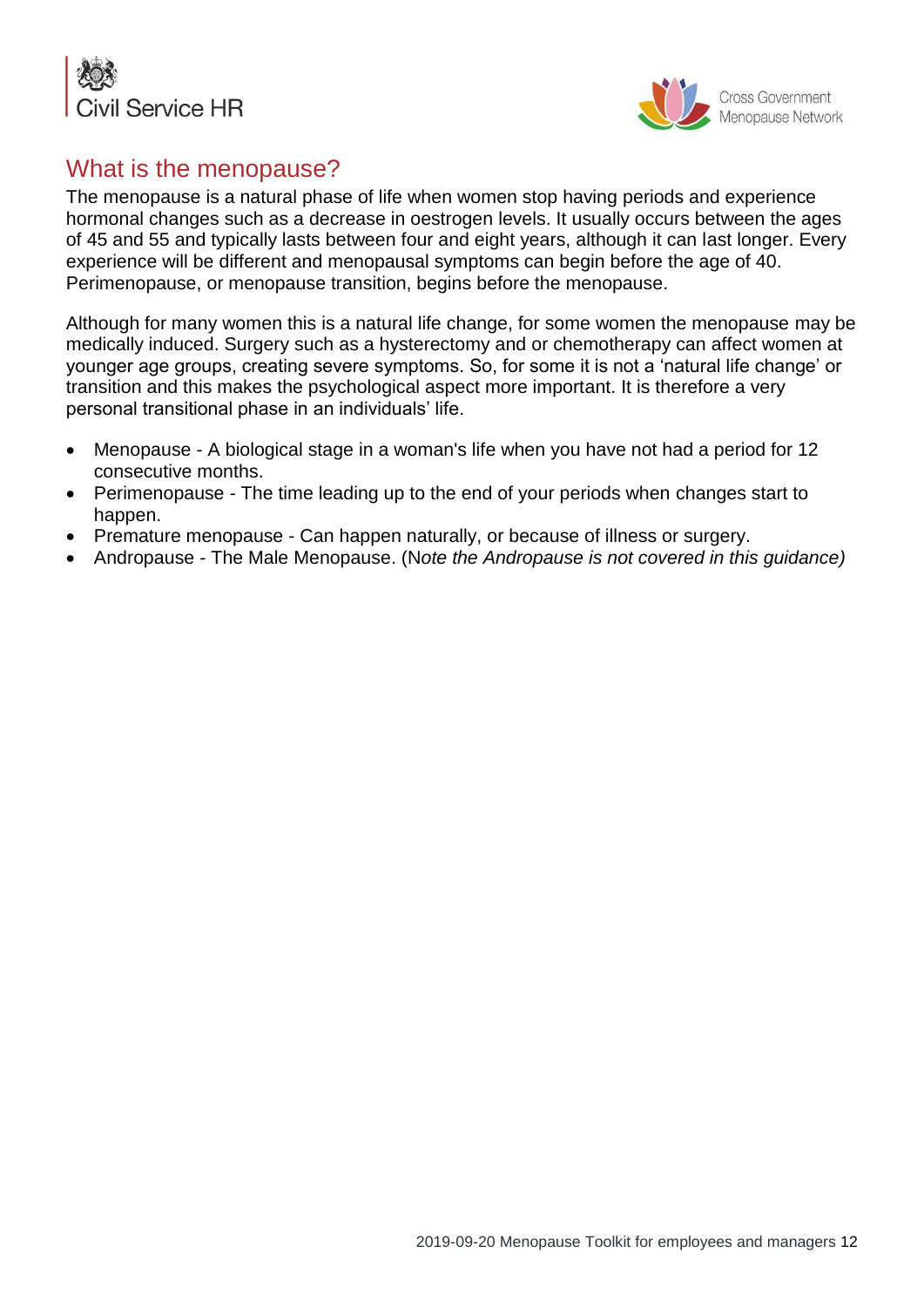



# The symptoms of menopause include:

During menopause a woman's **brain and mood** can be affected causing: depression and anxiety; sleep problems which then leads to tiredness, fatigue and/or dizziness; brain fog leading to reduced concentration, poor information retention and a reduced ability to learn; unexplained mood swings, irritability and emotional outbursts. These symptoms could impact on an individual's performance in terms of coping strategies, pressure of dealing with deadlines and priorities. They may also experience a lack of confidence, anxiety or panic disorder.

Women can experience **hair** loss or hair can become thin, lacklustre and brittle. Women can have **mouth** problems such as bleeding gums and a dry mouth. This can lead to bad breath. They may also experience taste changes and strange oral sensations including a burning tongue.

A woman's **heart** can be affected, causing palpitations and an increased risk of heart disease. A woman's **lungs** can be affected as they may develop new allergies or existing allergies can become worse. For example, asthma, hay fever, dermatitis (see skin/nails below).

A woman's **abdomen** and **gut** can be affected as they may gain weight, develop bloating, abdominal cramps, Irritable Bowel Syndrome (IBS), sickness or nausea and women can experience **urogenital problems** which bring about greater urgency and/or more frequent trips to the toilet.

Women can have irregular **periods** brought about by an unpredictable pre-menstrual tension and menstrual cycle, heavy bleeding, water retention and bloating.

Women can suffer from general **skin** itchiness and formication (feels like something crawling about under the skin), allergies such as dermatitis and thinning skin. Also, nails can become dry and brittle.

Women develop problems with their **muscles, joints, nerves and bones**. This can lead to muscle pain and weakness, joint pain, osteoporosis / loss of bone density and nerve function may be affected.

Women can suffer from sudden changes to **body temperature**, which include daytime sweats and flushes; sudden heat or redness in face; night time sweats and flushes.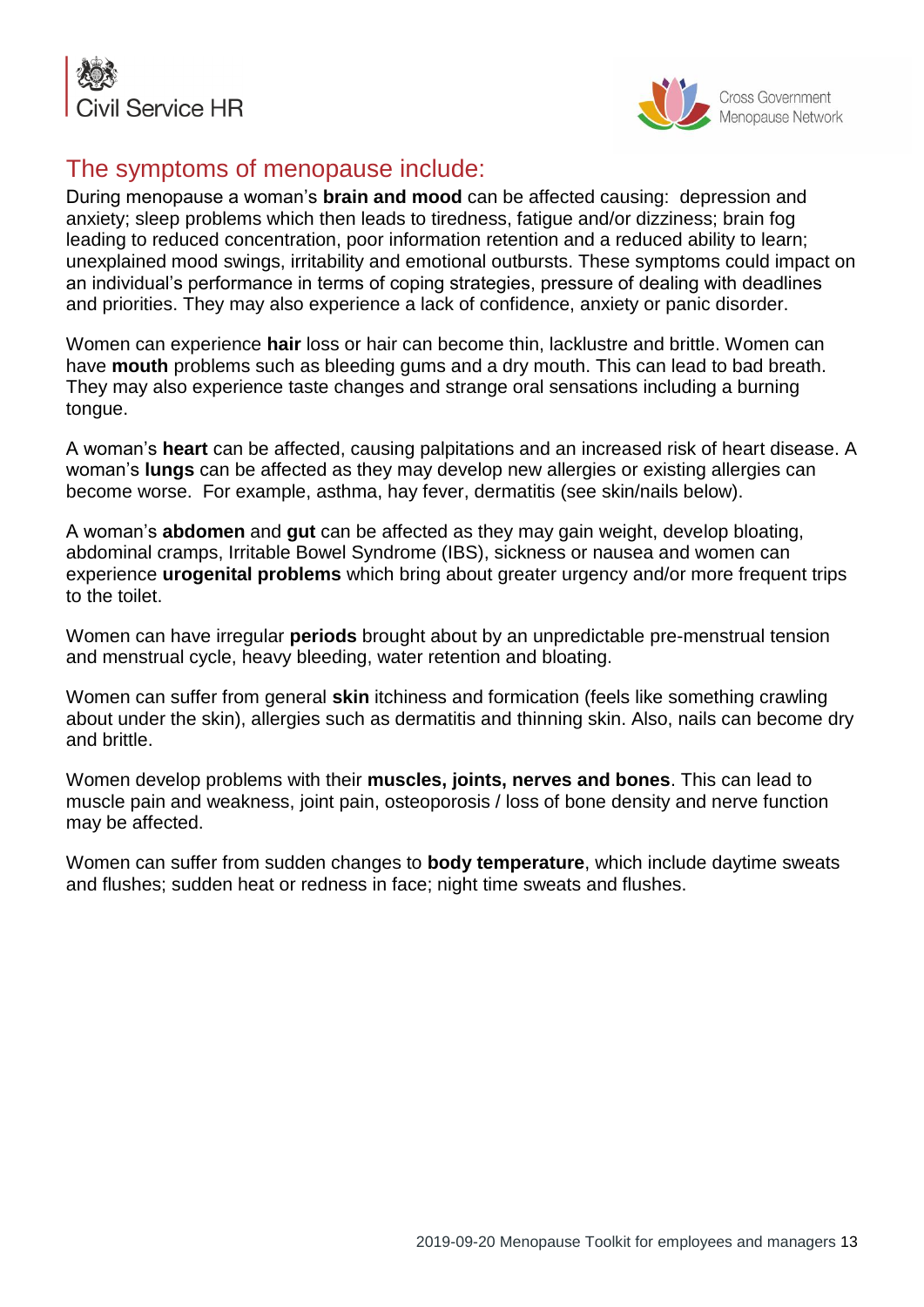



Other symptoms of the menopause (of which there are 34 recognised as part of the menopause) can also include loss of libido, vagina dryness and or atrophy, weight gain, incontinence, breast pain and headaches.

## Top workplace environments that make systems worse:

- High temperature
- Poor ventilation
- Humidity
- No (accesses to) quiet or restful space
- Noise
- Dryness and lack of natural light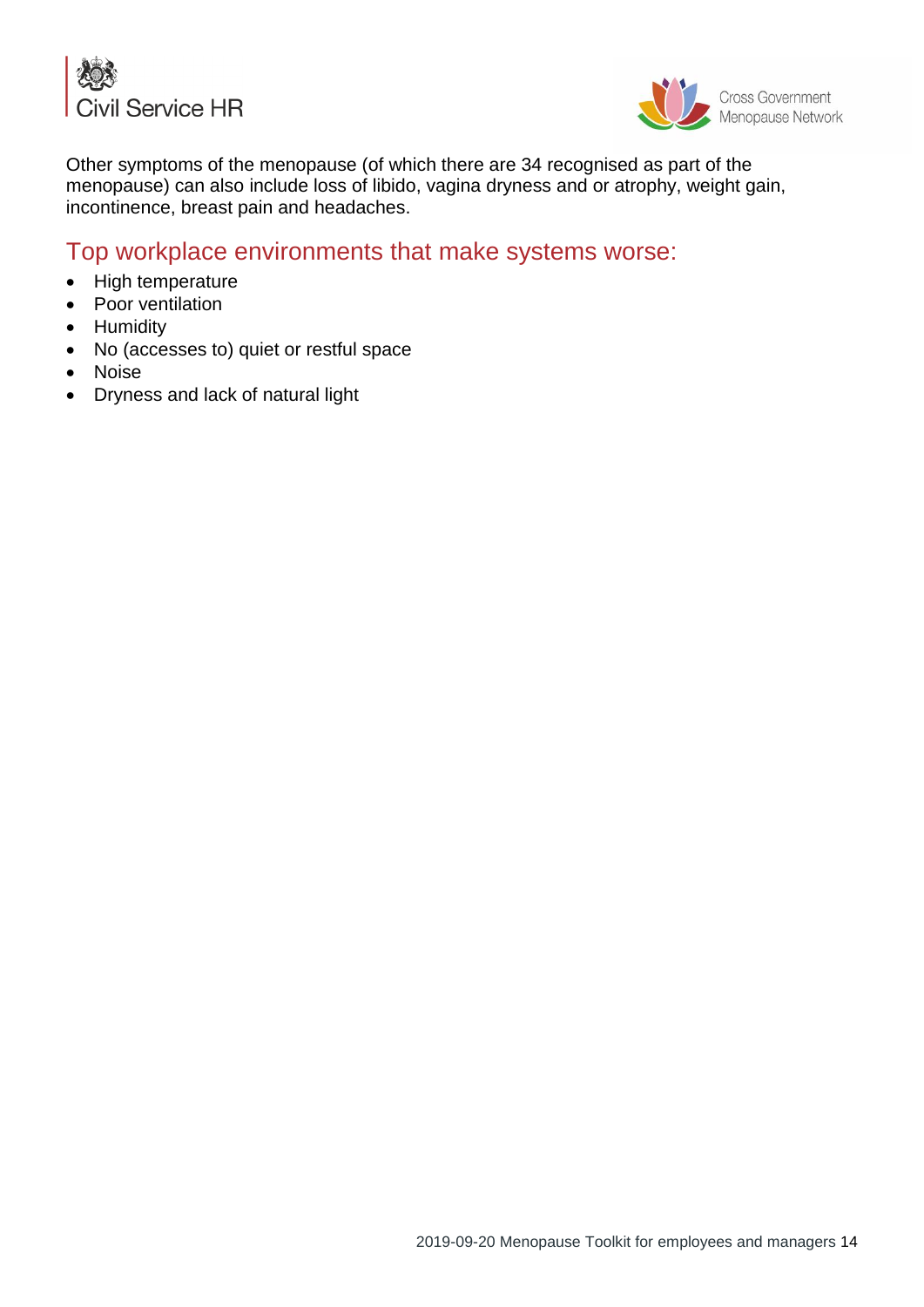



## Why it matters to support colleagues through the menopause at work

### **Menopause affects everyone – it is not just an issue for women**

Whether experiencing the menopause first hand as a woman or second hand as a colleague or partner, education and information help to break the taboo.

#### **Supportive 'human' conversations make the difference**

Equipping line managers to have conversations with their team members and providing an effective framework allows women to feel supported in the workplace.

#### **A healthy environment and culture is better for everyone**

Creating an open, honest environment means we can all flourish at work.

#### **Retaining our talent**

Twenty-five per cent of menopausal women have considered leaving work because of their symptoms. Providing the right support can retain experienced employees and save on recruitment costs which is beneficial to the individual and business success.

#### **Enabling women to be their best at work**

A wide-ranging physical and psychological symptoms can seriously inhibit a woman's career. By providing the right support and communicating openly enables women – and their teams – to perform at their best.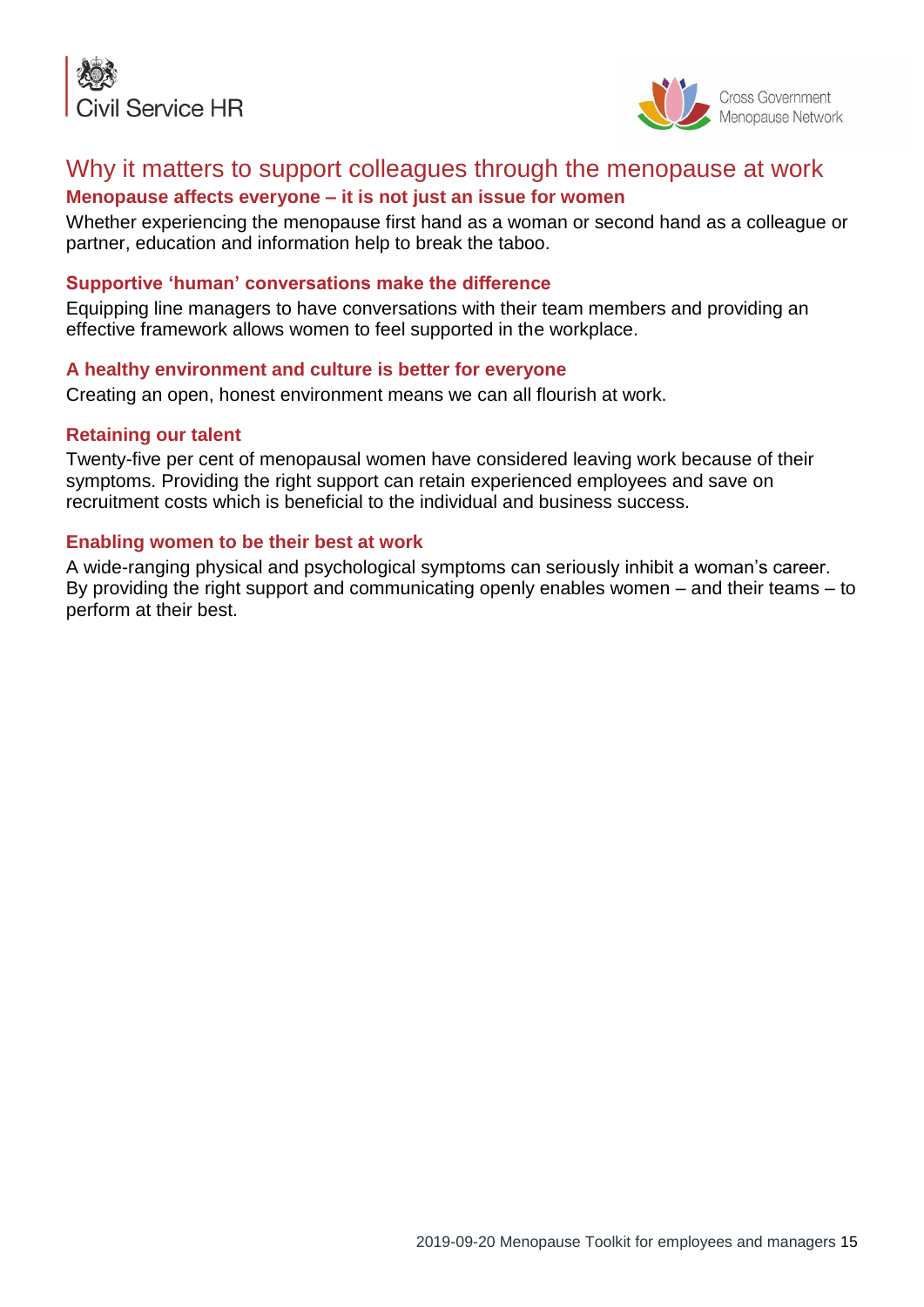



## Menopause at work: for the manager

#### **Your role**

Your role as a manager is to have a supportive conversation with your employee, and you are not expected to be an expert or of a healthcare professional/occupational health adviser when discussing the menopause. Please remember to advise employees that they should always consult occupational health/their GP for further support.

When an employee tells you about their issues with the menopause, you should gain an understanding of what the employee is likely to need from you. You can use the information provided in this toolkit as well as your own research to help you start a conversation about the menopause. Annex A is self-identification of menopausal symptoms. Annex B is the Workplace Adjustment Passport; this is what opens discussion between manager and staff. Annex C is a list of all the support available.

The employee may have chosen to speak to a colleague, a different manager or your HR department before raising the subject with you.

You should:

- Remember that every individual's issues are unique to them, do not make assumptions;
- Ensure that all information shared by the employee is treated in the strictest confidence and is not shared further without the employee's consent;
- Listen to and gain an understanding of any concerns your employee has about their issues or symptoms, avoiding assumptions;
- Discuss timescales and leave requirements if this has been raised as part of the discussion. It is worth underlining that peri-menopause and menopause symptoms do not have an indicative timeline for resolution;
- Take account of individual and business needs when dealing with requests for special/medical leave, being mindful of the importance of being supportive of attendance at appointments;
- Outline the support available to the employee, such as Occupational Health, the Employee Assistance Programme, workplace adjustments and the Workplace Adjustment Passport **[DN: Include any department-specific support]**
- Contact HR **[DN: Departments to confirm their training provision/expectations and be specific on who in HR to consult e.g. CSHR Casework]** for advice if unsure of any aspect of the policy or process.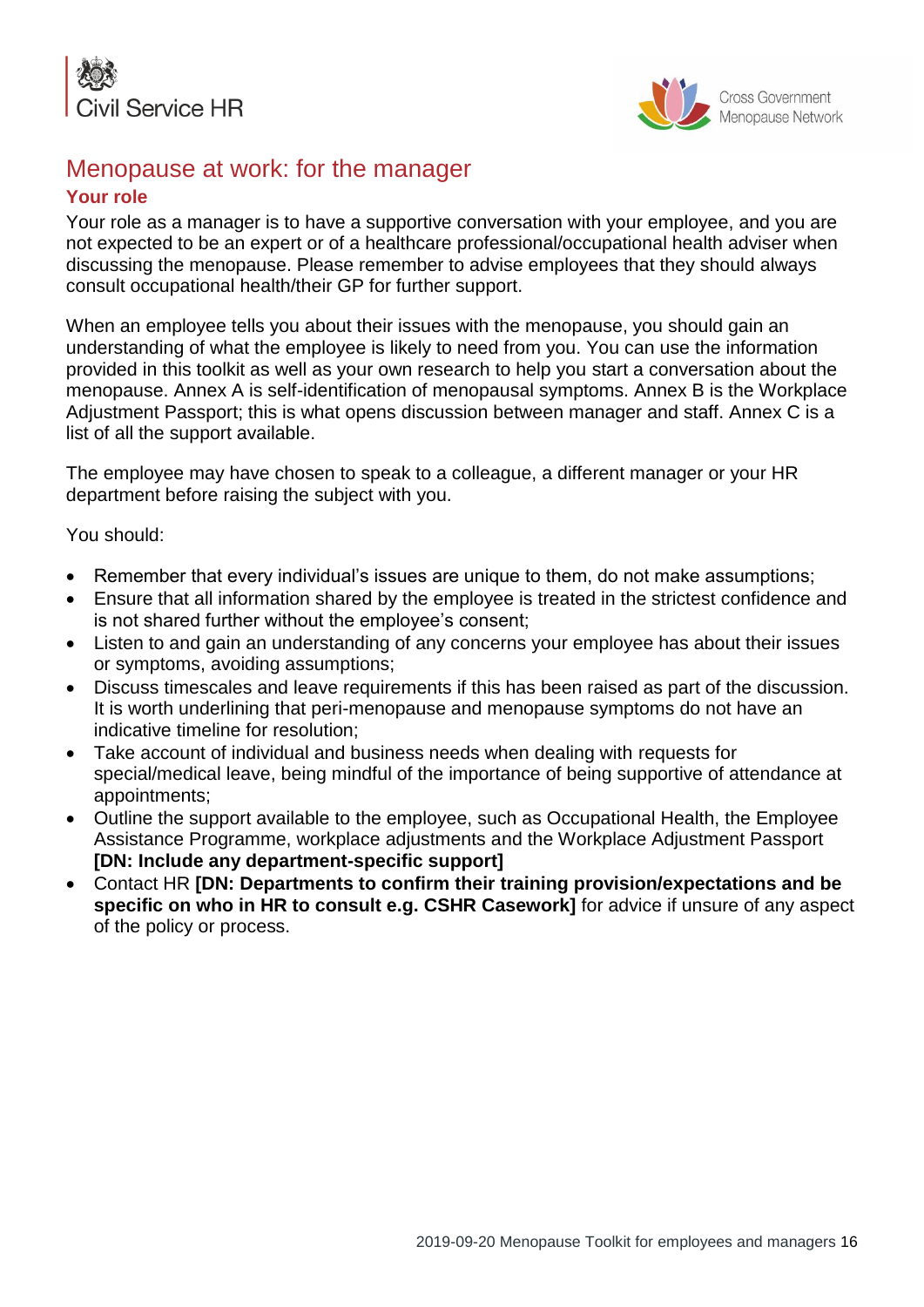



## Agreeing the process for further support

You may find it helpful to set out, in a plan which in some departments is known as a Workplace Adjustment Passport, the adjustments you have both agreed may help at work.

### **Confidentiality and disclosure**

Every employee has the right to privacy in respect of their medical status. It is essential that information is only shared where necessary (such as if the employee divulged a threat to life/suicidal thoughts) and with the consent of the employee. Disclosure without consent can be distressing for the employee concerned and in some instances breach:

- the Data Protection Act 2018
- the Equality Act 2010
- Consider GDPR

## Wellbeing and mental health

Menopause can challenge physical and mental wellbeing for many different reasons. Some examples of this can be:

- Mood swings.
- Difficulty concentrating or memory lapses.
- Anxiety or depression.
- Pain and headaches. Sleep disorders or fatigue.

As with all employees, the department has a duty of care and managers should watch for symptoms of mental ill health. Generic guidance such as Mental Health - A Guide for Managers **[DN: Insert link]** may be helpful for further information.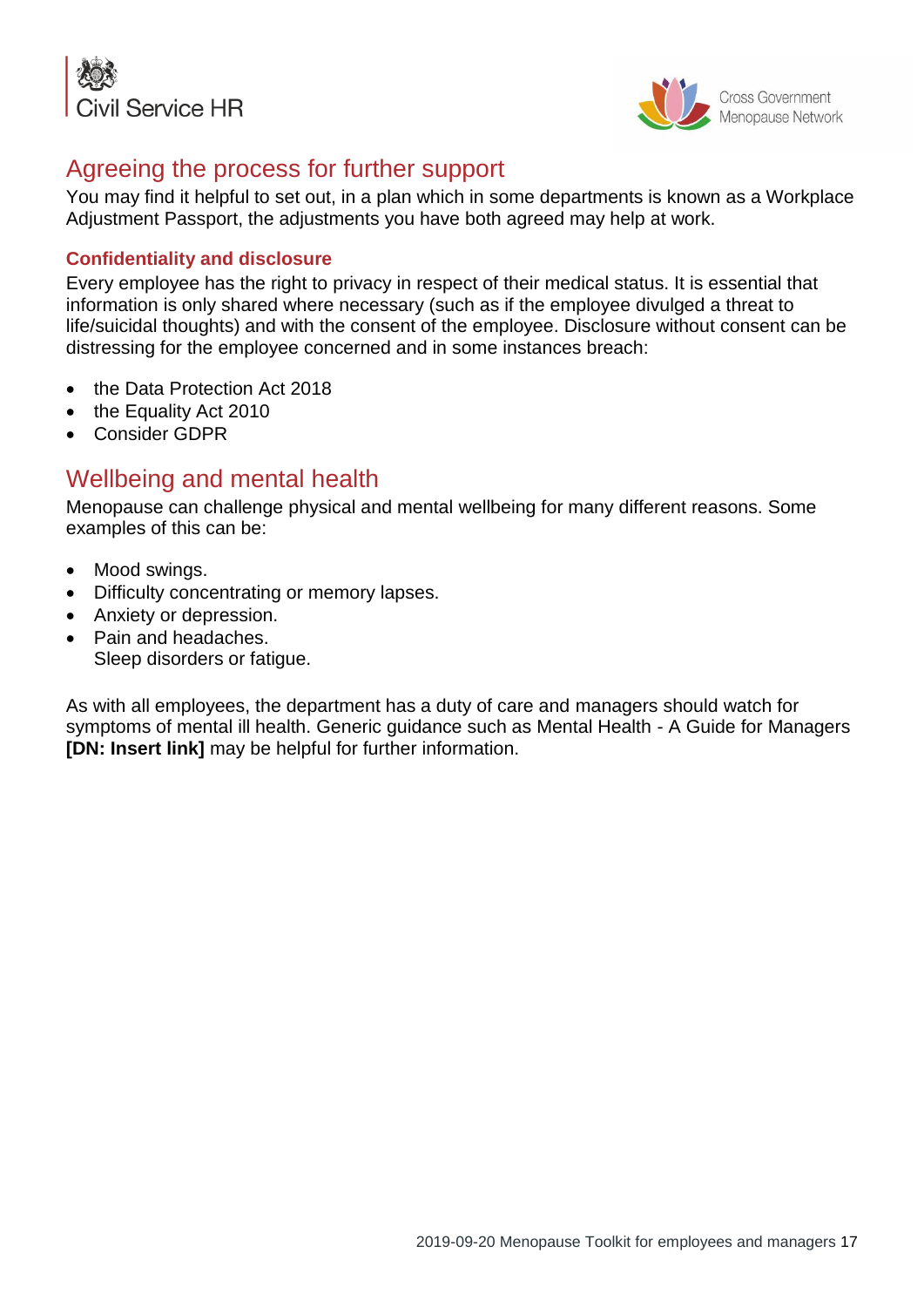



The department's Employee Assistance Programme (EAP) is available 24 hours a day, 365 days a year, to both employees and managers. **[DN: Insert link] [DN Department to check availability of their EAP].** The EAP can advise on a range of issues and arrange counselling where required.

- 1. [DN: Insert details of relevant departmental initiatives]
- 2. Individuals may need more in-depth, specialist support and advice. It is best practice to recommend that individuals speak to their GP or other medical professionals if in any doubt. There are also Networks within the organisation who can signpost and/or offer support.

## Workplace adjustments

Workplace adjustments are used to remove barriers or a disadvantage. This can be a change to policy, working arrangements or the equipment provided to do a job. Workplace adjustments can be helpful during menopause for agreeing and recording temporary and permanent changes. (**See appendix B)**

In some instances, it may be helpful to seek medical evidence and/or occupational health advice to consider whether adjustments could add value. Any referral to occupational health requires the employee's consent and they usually do not need to show evidence that adjustments are required.

Workplace adjustments should be recorded and discussed. You should refer to the guidance before completing **[DN: department to insert link to guidance]** Some background to the barriers at work may be useful, along with along with the impact they have but the focus with any adjustments agreed should be on the support needed rather than the reason for it.

Workplace Adjustments or Action Plans should always be stored securely by the employee. They may decide to keep a hard copy in a sealed envelope, rather than electronically.

## Handling absences

Absences that are directly related to the symptoms of menopause are treated or recorded as sickness absences which should specifically refer to symptoms of menopause. You should refer to your departmental attendance management policies for more information.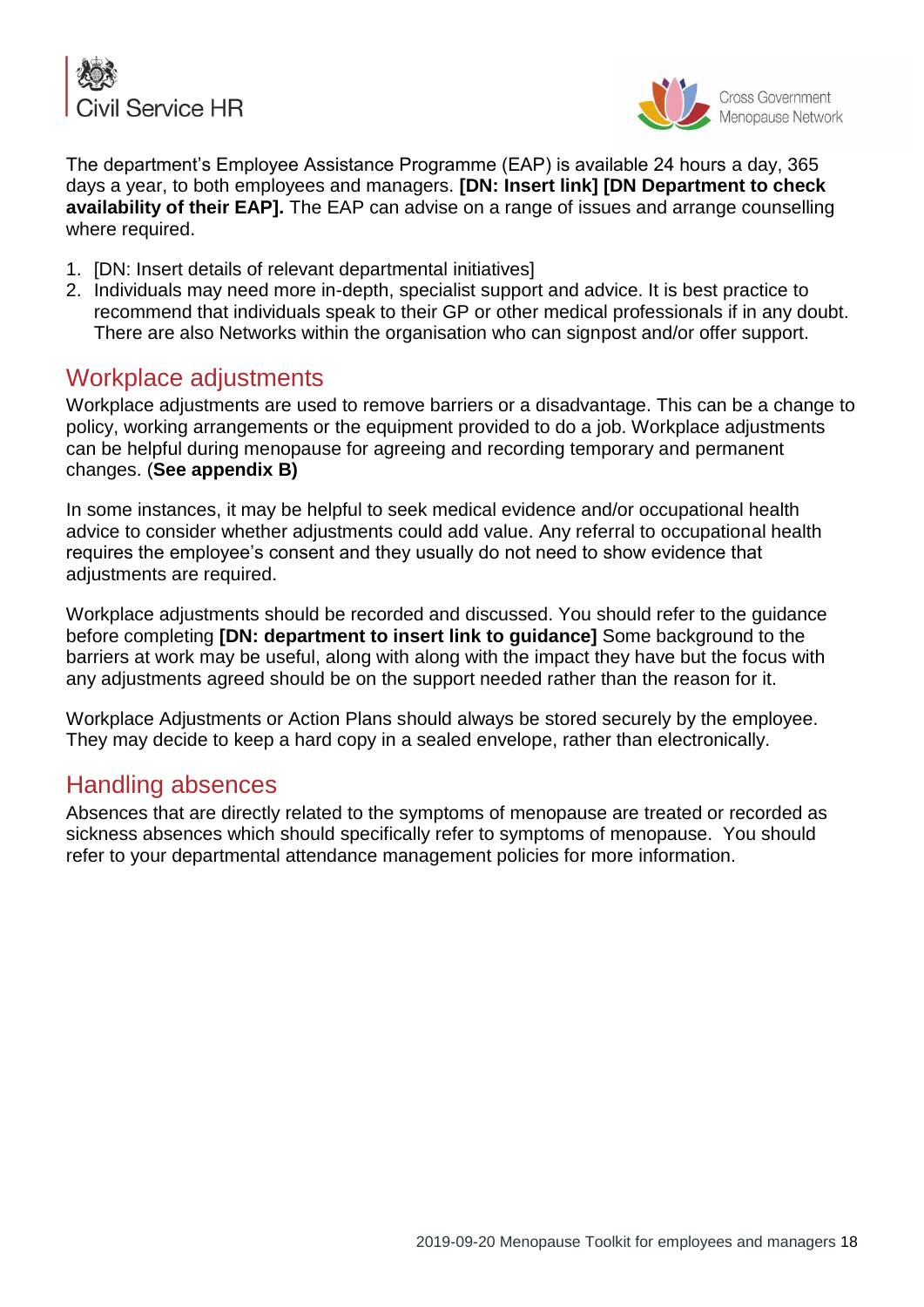



## Annex A: Self Identification of Menopausal Symptoms

Included below is a template (guide) to assist with understanding how to support staff experiencing issues through the menopause. This list is of symptoms employees may experience when going through the menopause, and how these may impact on their ability to undertake their current role.

| Symptom                            |      | Location you have<br>the symptom (if<br>both tick both) | Severity of the symptom |          |         | How frequently do you experience the symptom |                      |         |        |       | Adjustments you feel may assist<br>(Examples included) |          |                                                                                                                                            |
|------------------------------------|------|---------------------------------------------------------|-------------------------|----------|---------|----------------------------------------------|----------------------|---------|--------|-------|--------------------------------------------------------|----------|--------------------------------------------------------------------------------------------------------------------------------------------|
|                                    | Home | Work                                                    | Mild                    | Moderate | Intense | Severe                                       | Less than<br>monthly | Monthly | Weekly | Daily | Hourly                                                 | Constant |                                                                                                                                            |
| Hot flushes                        |      |                                                         |                         |          |         |                                              |                      |         |        |       |                                                        |          | Fan/ extra uniform/ close to a window/<br>access to showers if applicable                                                                  |
| <b>Night Sweats</b>                |      |                                                         |                         |          |         |                                              |                      |         |        |       |                                                        |          | Flexible shift times                                                                                                                       |
| <b>Irregular Periods</b>           |      |                                                         |                         |          |         |                                              |                      |         |        |       |                                                        |          | Procedures allowing for flexibility<br>without drawing attention (Panel<br>meetings etc.)                                                  |
| Loss of Libido                     |      |                                                         |                         |          |         |                                              |                      |         |        |       |                                                        |          |                                                                                                                                            |
| Vaginal Dryness                    |      |                                                         |                         |          |         |                                              |                      |         |        |       |                                                        |          |                                                                                                                                            |
| <b>Mood Swings</b>                 |      |                                                         |                         |          |         |                                              |                      |         |        |       |                                                        |          | Inform the team/colleagues to be<br>mindful. Quiet/ Private breakout room.                                                                 |
| Fatigue                            |      |                                                         |                         |          |         |                                              |                      |         |        |       |                                                        |          | Flexible shift times.                                                                                                                      |
| Hair Loss                          |      |                                                         |                         |          |         |                                              |                      |         |        |       |                                                        |          | Flexibility and sensitivity                                                                                                                |
| Sleep Disorders                    |      |                                                         |                         |          |         |                                              |                      |         |        |       |                                                        |          |                                                                                                                                            |
| <b>Difficulty</b><br>Concentrating |      |                                                         |                         |          |         |                                              |                      |         |        |       |                                                        |          | Flexibility in breaks.                                                                                                                     |
| <b>Memory Lapses</b>               |      |                                                         |                         |          |         |                                              |                      |         |        |       |                                                        |          | Aide memoirs                                                                                                                               |
| <b>Dizziness</b>                   |      |                                                         |                         |          |         |                                              |                      |         |        |       |                                                        |          | Access to fresh drinking water and<br>quiet areas                                                                                          |
| Weight Gain                        |      |                                                         |                         |          |         |                                              |                      |         |        |       |                                                        |          | Access to food preparation facilities to<br>allow healthy eating options                                                                   |
| Incontinence                       |      |                                                         |                         |          |         |                                              |                      |         |        |       |                                                        |          | Procedures allowing for flexibility<br>without drawing attention (Panel<br>meetings etc.) Access to<br>showers/extra uniform if applicable |
| Bloating                           |      |                                                         |                         |          |         |                                              |                      |         |        |       |                                                        |          |                                                                                                                                            |
| Allergies                          |      |                                                         |                         |          |         |                                              |                      |         |        |       |                                                        |          |                                                                                                                                            |
| <b>Brittle Nails</b>               |      |                                                         |                         |          |         |                                              |                      |         |        |       |                                                        |          |                                                                                                                                            |
| Changes in Odour                   |      |                                                         |                         |          |         |                                              |                      |         |        |       |                                                        |          | Access to showers/lockers to store<br>toiletries/extra uniform if applicable                                                               |

2019-09-20 Menopause Toolkit for employees and managers 19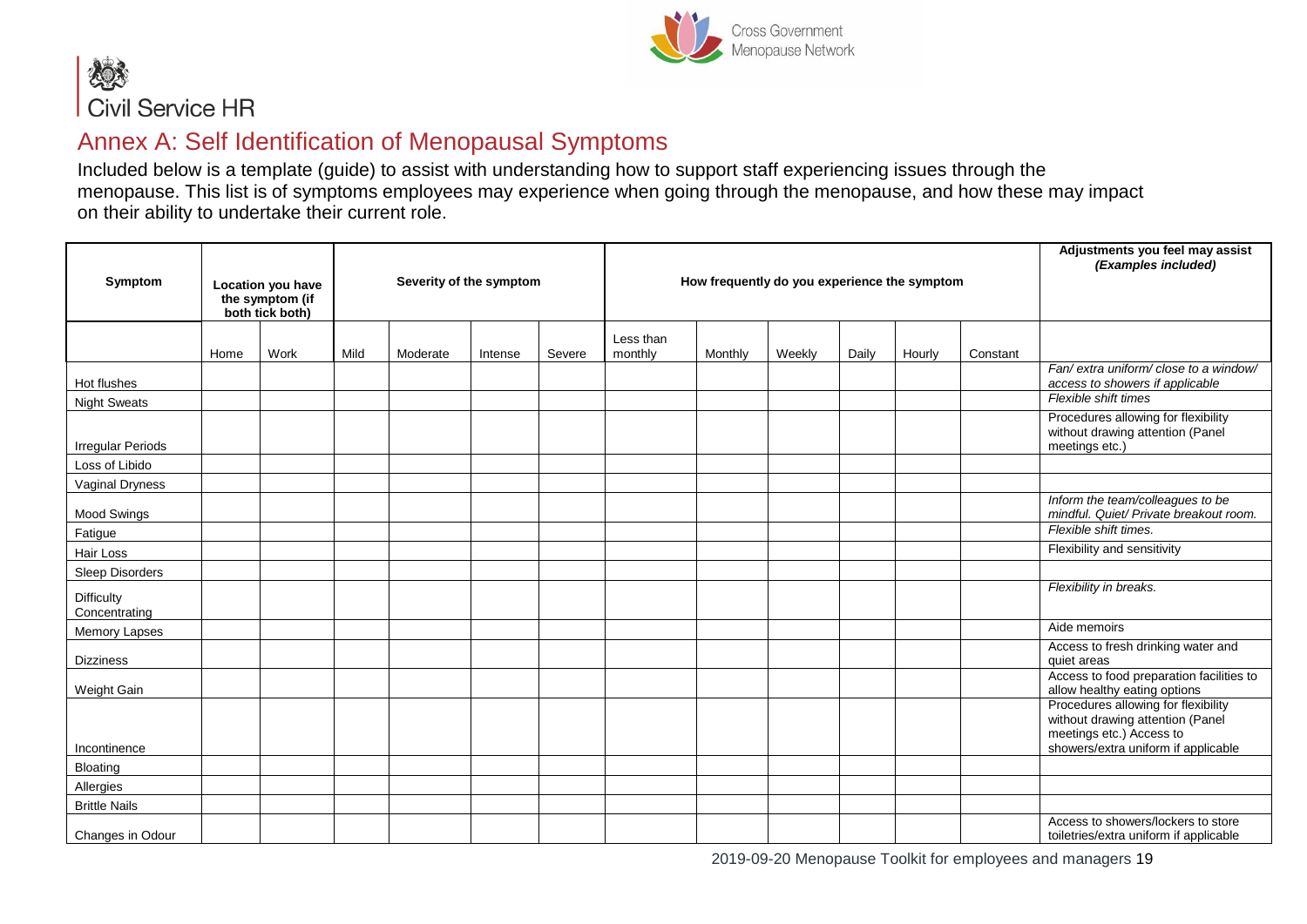



| Symptom                        |      | <b>Location you</b><br>have the<br>symptom (if both<br>tick both) | Severity of the symptom<br>How frequently do you experience the symptom |          |         | Adjustments you<br>feel may assist.<br>(Examples<br>included) |                      |         |        |       |        |          |                             |
|--------------------------------|------|-------------------------------------------------------------------|-------------------------------------------------------------------------|----------|---------|---------------------------------------------------------------|----------------------|---------|--------|-------|--------|----------|-----------------------------|
|                                | Home | Work                                                              | Mild                                                                    | Moderate | Intense | Severe                                                        | Less than<br>monthly | Monthly | weekly | Daily | Hourly | Constant |                             |
| Irregular<br>Heartbeat         |      |                                                                   |                                                                         |          |         |                                                               |                      |         |        |       |        |          |                             |
| Depression                     |      |                                                                   |                                                                         |          |         |                                                               |                      |         |        |       |        |          |                             |
| Anxiety                        |      |                                                                   |                                                                         |          |         |                                                               |                      |         |        |       |        |          |                             |
| Irritability                   |      |                                                                   |                                                                         |          |         |                                                               |                      |         |        |       |        |          |                             |
| Panic Disorder /<br>Attacks    |      |                                                                   |                                                                         |          |         |                                                               |                      |         |        |       |        |          |                             |
| <b>Breast Pain</b>             |      |                                                                   |                                                                         |          |         |                                                               |                      |         |        |       |        |          |                             |
| Headache                       |      |                                                                   |                                                                         |          |         |                                                               |                      |         |        |       |        |          | Access to a private<br>room |
| Joint Pain                     |      |                                                                   |                                                                         |          |         |                                                               |                      |         |        |       |        |          |                             |
| <b>Burning Tongue</b>          |      |                                                                   |                                                                         |          |         |                                                               |                      |         |        |       |        |          |                             |
| <b>Electric Shocks</b>         |      |                                                                   |                                                                         |          |         |                                                               |                      |         |        |       |        |          |                             |
| Digestive<br>Problems          |      |                                                                   |                                                                         |          |         |                                                               |                      |         |        |       |        |          |                             |
| <b>Gum Problems</b>            |      |                                                                   |                                                                         |          |         |                                                               |                      |         |        |       |        |          |                             |
| Muscle Tension                 |      |                                                                   |                                                                         |          |         |                                                               |                      |         |        |       |        |          |                             |
| Itchy Skin                     |      |                                                                   |                                                                         |          |         |                                                               |                      |         |        |       |        |          |                             |
| Tingling<br><b>Extremities</b> |      |                                                                   |                                                                         |          |         |                                                               |                      |         |        |       |        |          |                             |
| Osteoporosis                   |      |                                                                   |                                                                         |          |         |                                                               |                      |         |        |       |        |          |                             |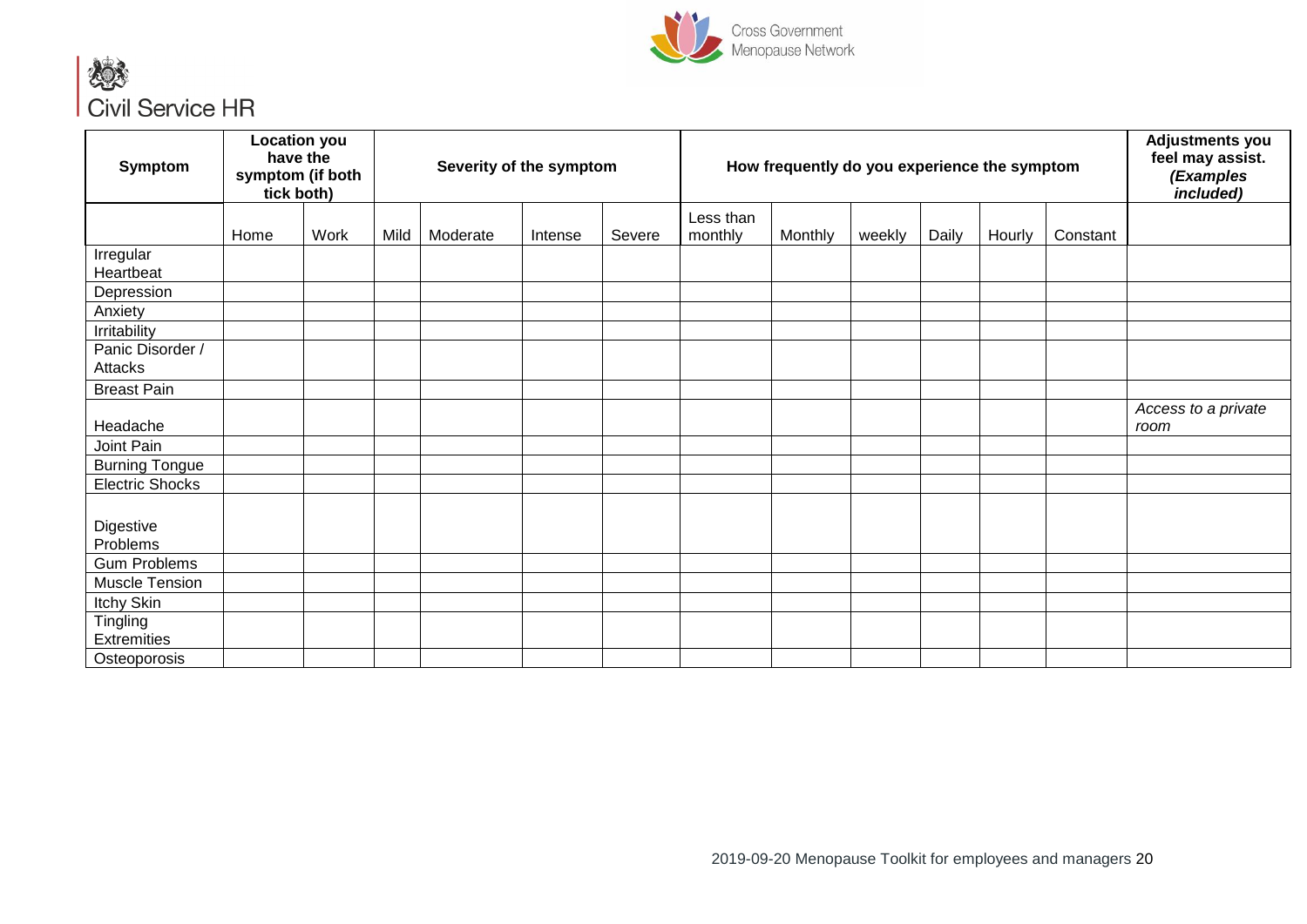



# Annex B: Workplace Adjustment Passport Workplace Adjustment Passport Guidance **Purpose**

1. The Workplace Adjustment Passport was originally developed and introduced in response to actions in the 2015 refreshed Talent Action Plan, which recommended a single adjustment passport for all departments. This also forms a key part of the Civil Service Diversity Strategy published in 2017. The aim is to support employees with a disability, health condition or those who are undergoing gender reassignment in the workplace and will also be of help if you do wish to move between departments.

The passport has three main functions:

- to support a conversation between an employee and their line manager about the disability, health condition or gender reassignment and any workplace adjustments that might need to be made
- to act as a record of that conversation and of the adjustments agreed
- to act as a record of any adjustment made for individuals as supportive measures
- 2. The passport will be particularly helpful when the employee changes line manager, as it will help the new line manager to understand what workplace adjustments the employee had been receiving previously and avoid the need to begin the process again.
- 3. It can also be helpful in starting a conversation about less visible disabilities such as mental health conditions.
- 4. The first section of the passport focuses on information that may help a line manager to understand more about an employee's disability, health condition or gender reassignment and the barriers experienced. The next section focuses on the impact (if applicable) of an employee's disability, health condition or gender reassignment on their daily working life and specific requirements or adjustments identified to overcome any barriers.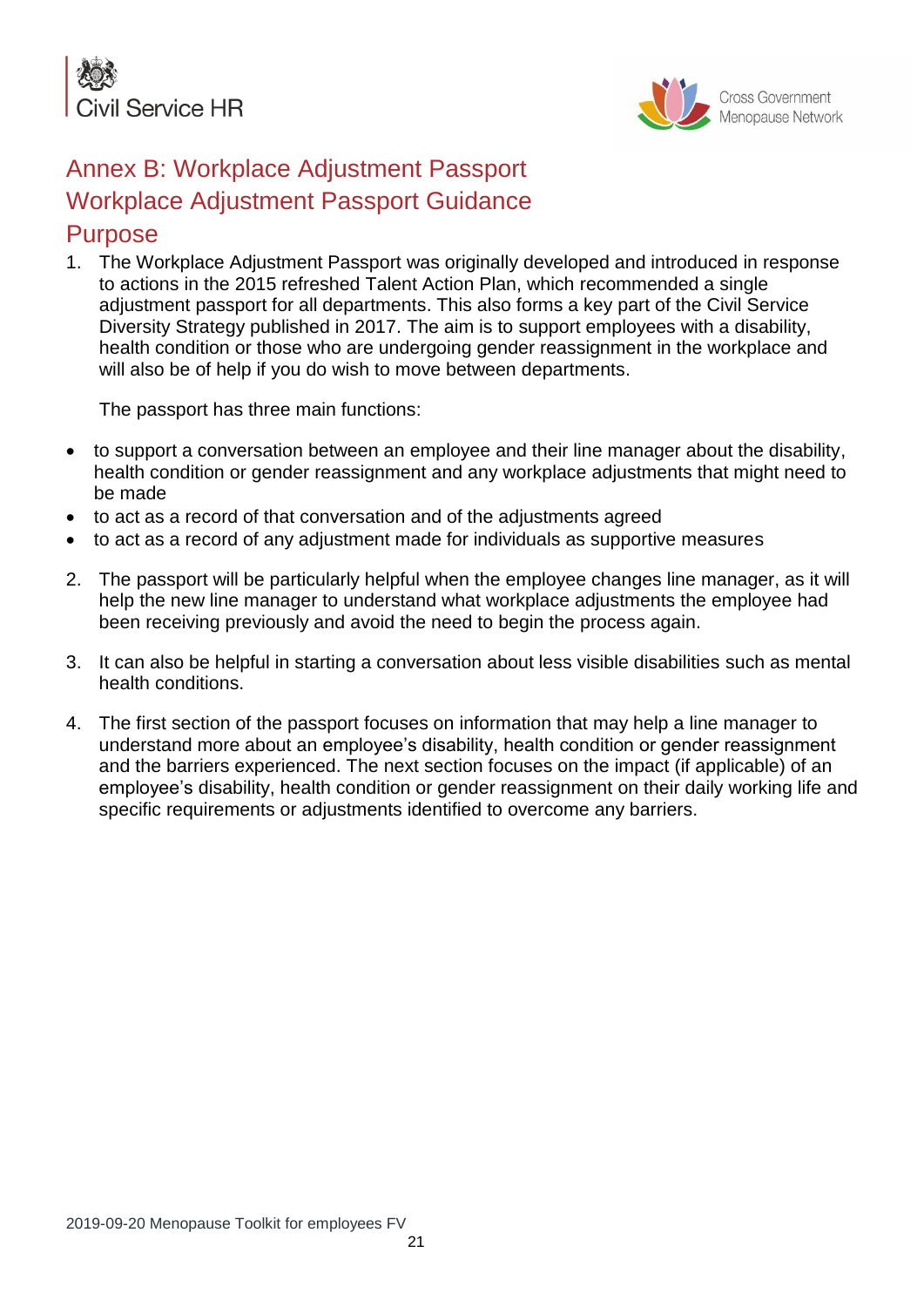



## **Procedure**

#### **Individual responsibilities**

- 5. Completion of the passport is voluntary. You have control over the content and who it is shared with. You retain ownership of the form throughout.
- 6. Complete your personal details in the box provided, include as much detail as you feel is appropriate. Share a copy of your passport with your line manager and discuss the details so that they can understand how to support you.
- 7. A discussion will give you the opportunity to explain to your line manager the issues you have identified. Whilst it is up to you to decide how much to tell your line manager about your disability, health condition or gender reassignment and how it affects you, sharing information can help them to better understand something that they may be unfamiliar with and how they can support you.
- 8. Any actions agreed and review dates should then be entered on the passport and shared with your line manager. You may also want to discuss the contents to appropriate contacts such as a Fire Warden, Mental Health First Aider or buddy.
- 9. If your circumstances change e.g. due to your disability, health condition or gender reassignment you should update the passport and speak to your line manager to discuss any impact on your workplace adjustments. Adjustments should be reviewed when there is a change or at least every 12 months. The passport should be updated to reflect any agreed changes in your adjustment requirements.

#### **Line manager responsibilities**

10.The Civil Service aims to create an inclusive environment in which employees are confident that they can disclose information about their disabilities, health conditions or gender reassignment, to those with whom they work without fear of discrimination or harassment. Your role as a line manager is to create an inclusive culture where people are comfortable sharing information with you. Your actions and decisions are of great importance in considering any steps, which might be taken to assist an employee in their work. The passport is designed to support you to do this.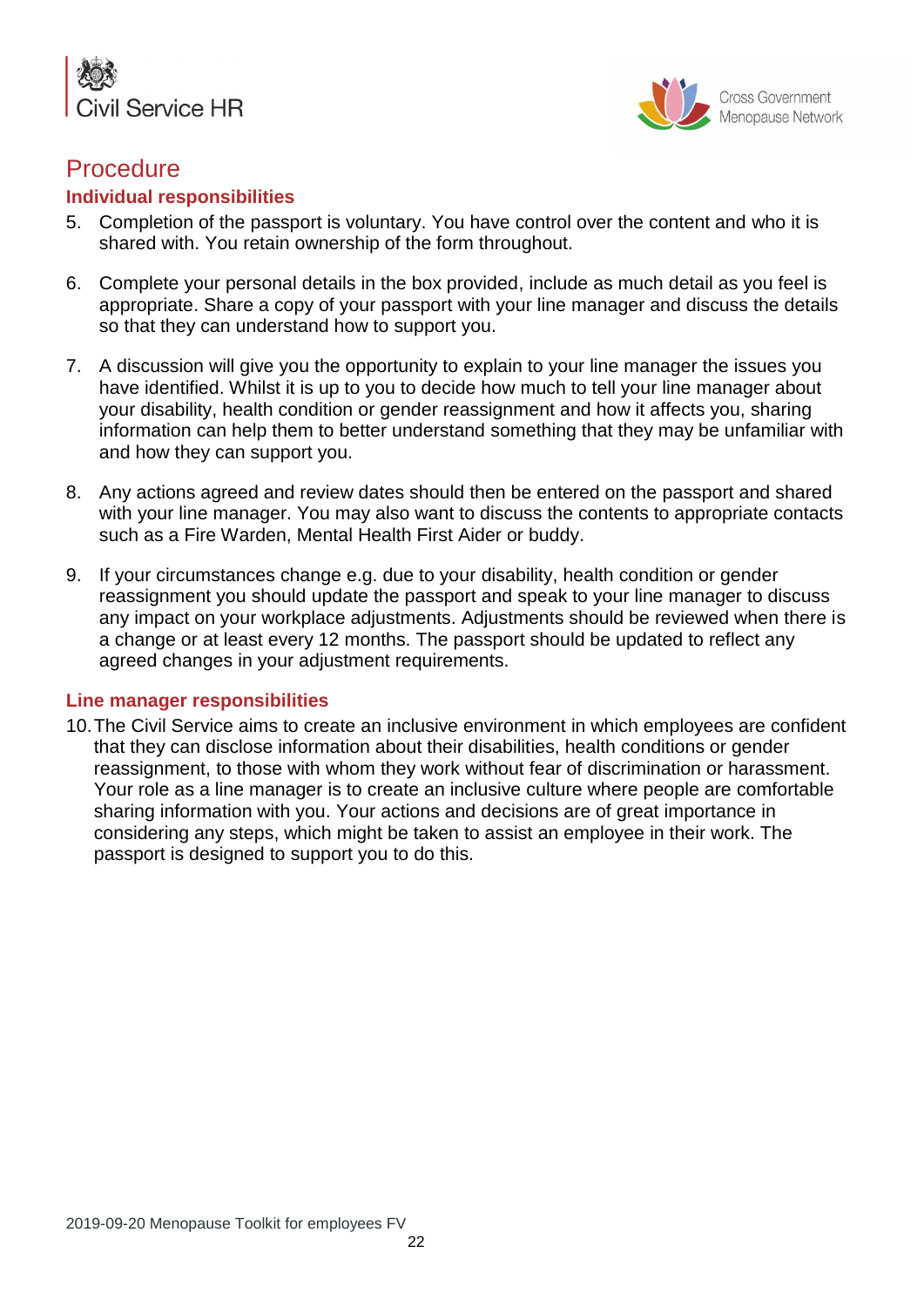



- 11.The Civil Service also has responsibilities to their employees under the Equality Act 2010. As a line manager, it is your responsibility to understand and comply with the requirements.
- 12.Line managers should treat information contained in the passport and discussions with individuals about their disability, health condition or gender reassignment in the strictest of confidence. It is important to remember that the passport belongs to the employee and is confidential. If you move to another post you should not pass the form to the next line manager without the employee's permission. Nor should you send it to the new line manager if the employee moves post, without their consent.
- 13.When you receive a passport from an employee you should arrange a one-to-one meeting with them as soon as possible. It is for the individual to decide how much to disclose about their particular disability, health condition or gender reassignment. However, it is important that as a line manager you are able to understand how it affects their day-to-day work and what you can do to support and assist them to succeed. Line managers have a responsibility to ensure that anyone wishing to complete the passport is given adequate official time to do so.
- 14.You may require specialist help when identifying appropriate workplace adjustments. Where necessary you should seek advice, particularly about mental health issues, complex disabilities or gender reassignment where the effects on work may be difficult to predict. In the first instance, you should refer to **[DN: departments to insert details of the relevant contacts]** who will suggest other sources of support if necessary.
- 15.Understanding the impact of the disability, health condition or gender reassignment can help you to agree with the employee, which adjustments are most practical and appropriate.
- 16.If your employee's circumstances change e.g. due to their disability, health condition or gender reassignment you should advise them to update their passport and discuss any impact on workplace adjustments. Adjustments should be reviewed when there is a change or at least every 12 months. The passport should be updated to reflect any agreed changes in your employee's adjustment requirements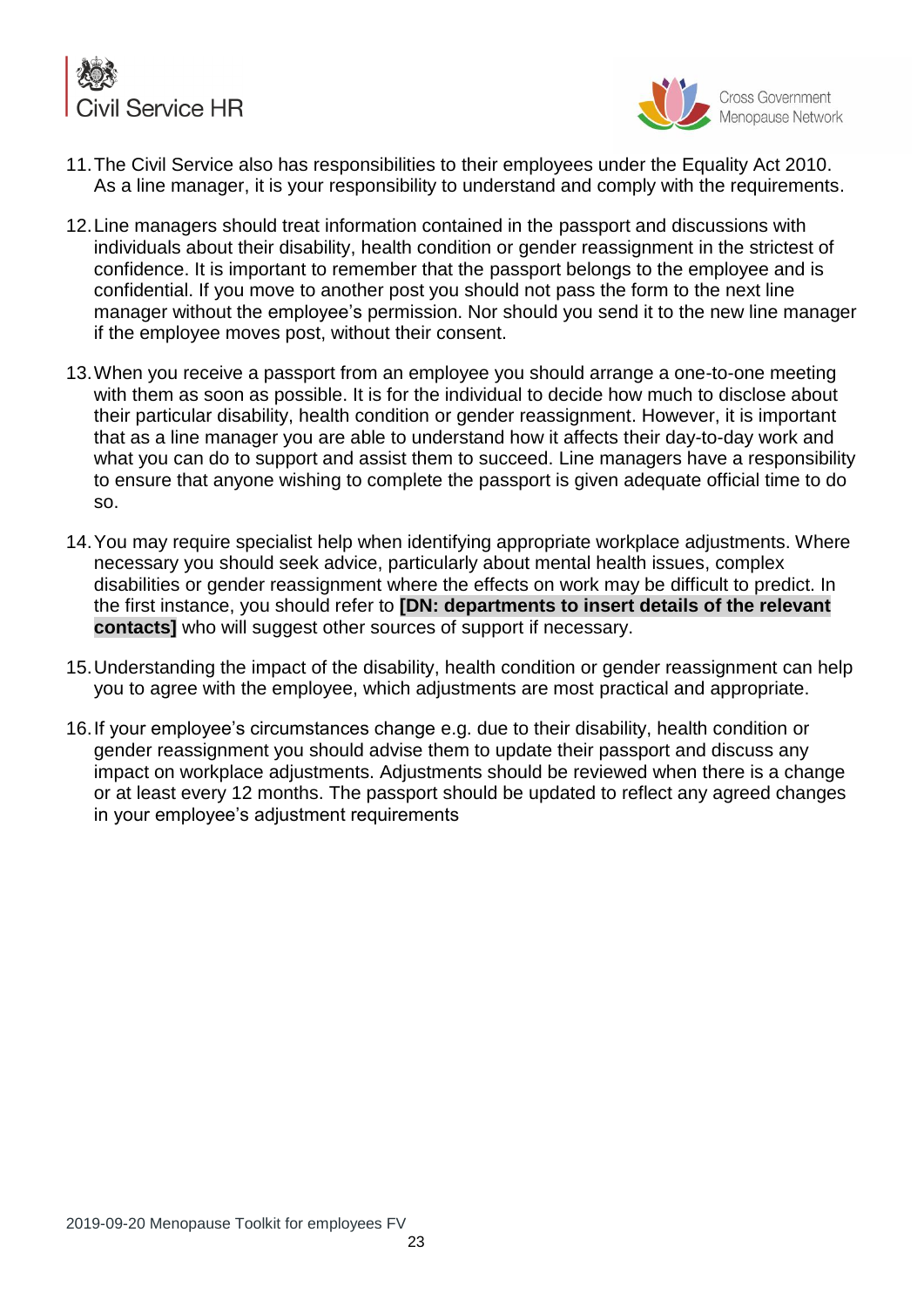



## Further information

17.Additional guidance on supporting employees can be found in:

- departmental Workplace Adjustment guidance
- [List of Common Workplace Adjustments](https://civilservicelearning.civilservice.gov.uk/learning-resources/list-common-workplace-adjustments)
- [Workplace Adjustment Line Manager's](https://civilservicelearning.civilservice.gov.uk/learning-resources/workplace-adjustments-line-managers-best-practice-guide) Best Practice Guide
- and the [Line Manager's Best Practice Guide for Supporting Disabled Employees](https://civilservicelearning.civilservice.gov.uk/learning-resources/supporting-disabled-employees-line-managers-best-practice-guide)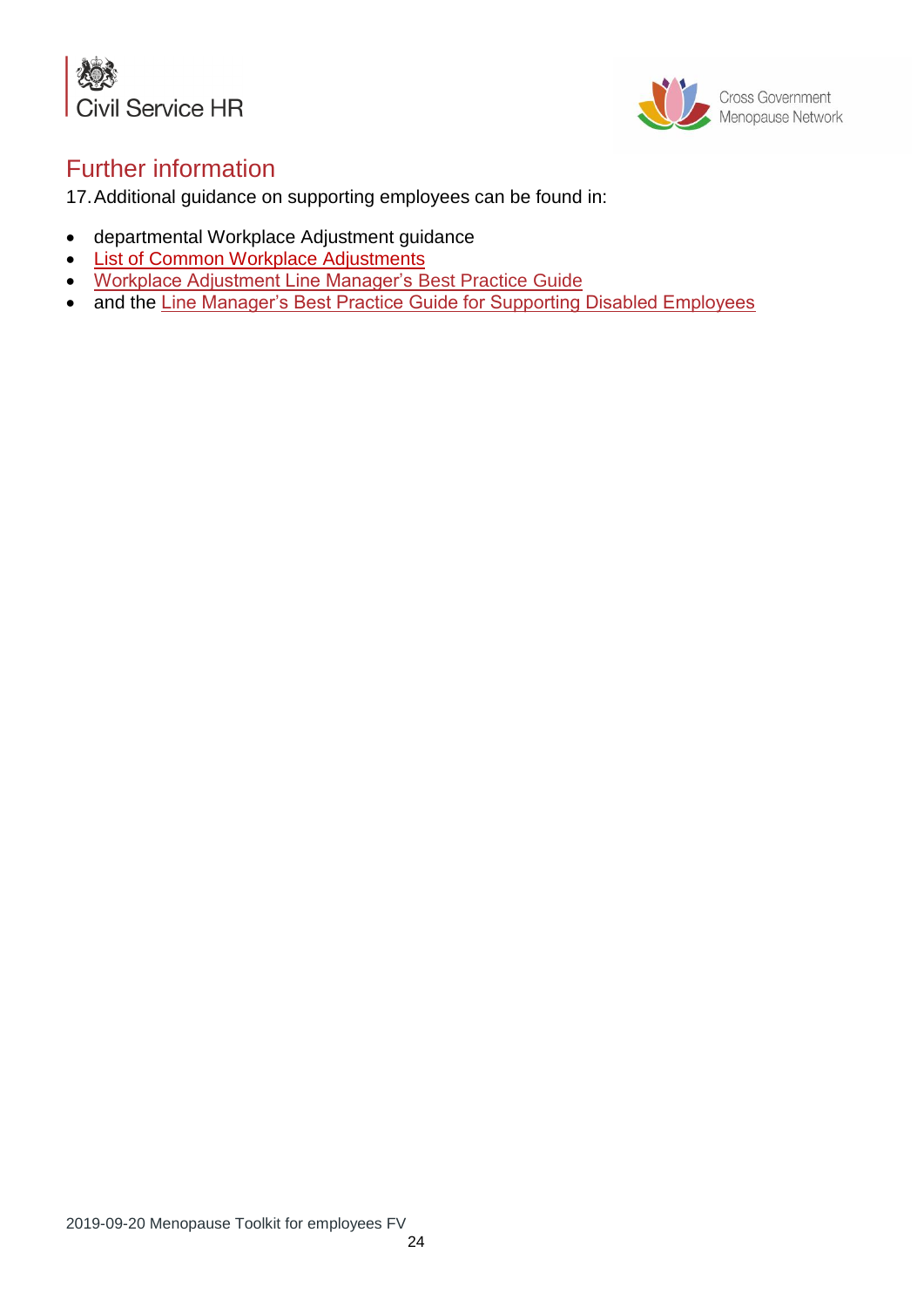



## Workplace Adjustment Passport **Personal when completed**

The purpose of the passport is for you to record all workplace adjustment requirements agreed with your line manager. Sharing and discussing your passport with your line manager, can enable them to provide you with tailored support and appropriate workplace adjustments.

| Name:                                                                                                                                                                                                                          |                                                                   | <b>Name of line manager:</b>                                                                                                                                           |  |  |  |  |  |  |  |
|--------------------------------------------------------------------------------------------------------------------------------------------------------------------------------------------------------------------------------|-------------------------------------------------------------------|------------------------------------------------------------------------------------------------------------------------------------------------------------------------|--|--|--|--|--|--|--|
| Details of your disability, condition or barriers you currently experience:                                                                                                                                                    |                                                                   |                                                                                                                                                                        |  |  |  |  |  |  |  |
| This section should include:                                                                                                                                                                                                   |                                                                   |                                                                                                                                                                        |  |  |  |  |  |  |  |
| information that may help your line manager to understand the impact your<br>disability, health condition or gender reassignment has on your life.<br>please do not list anything that you do not feel comfortable disclosing. |                                                                   |                                                                                                                                                                        |  |  |  |  |  |  |  |
|                                                                                                                                                                                                                                |                                                                   |                                                                                                                                                                        |  |  |  |  |  |  |  |
|                                                                                                                                                                                                                                |                                                                   |                                                                                                                                                                        |  |  |  |  |  |  |  |
|                                                                                                                                                                                                                                |                                                                   |                                                                                                                                                                        |  |  |  |  |  |  |  |
|                                                                                                                                                                                                                                | Details of how this affects you at work and the support you need: |                                                                                                                                                                        |  |  |  |  |  |  |  |
|                                                                                                                                                                                                                                | This section could include:                                       |                                                                                                                                                                        |  |  |  |  |  |  |  |
|                                                                                                                                                                                                                                | arrangements or equipment.                                        | the aspects of the job where you experience barriers and require adjustments.<br>This could include the work environment, communicating with others, working           |  |  |  |  |  |  |  |
| $\bullet$                                                                                                                                                                                                                      | accommodation changes.                                            | any specific requirements such as altered lighting, sitting away from draughts or<br>near to toilets. These adjustments may be in place now but this may alter if your |  |  |  |  |  |  |  |
|                                                                                                                                                                                                                                | flexibility in start and finish times.                            | specific adjustments you already use or know you need. For example, screen<br>reading software to convert text to speech already installed on your laptop or           |  |  |  |  |  |  |  |
|                                                                                                                                                                                                                                |                                                                   | how the adjustments will help you or remove the barriers identified above.                                                                                             |  |  |  |  |  |  |  |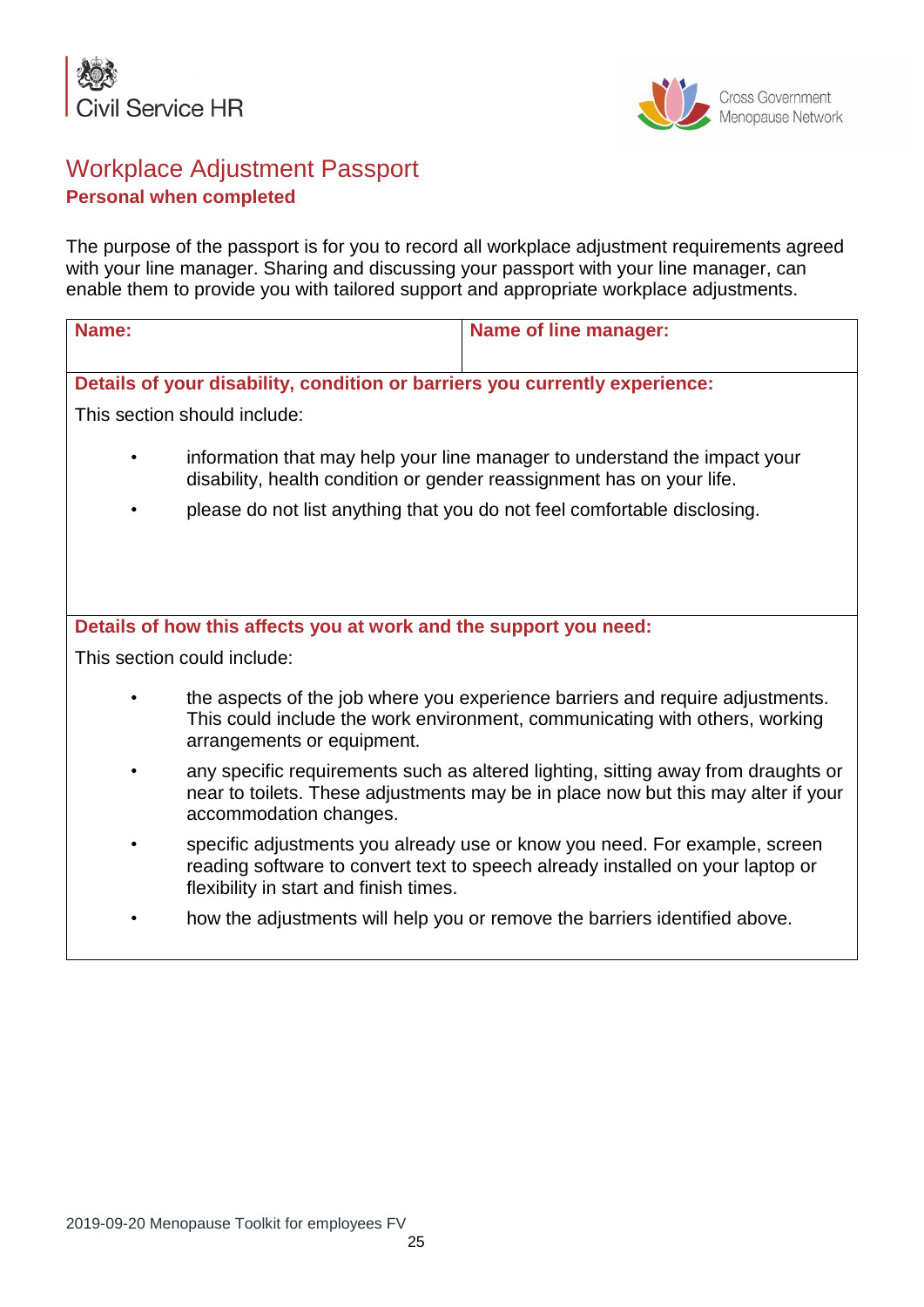Service HR



#### **Name: Name: Name of line manager:**

#### **Additional information:**

This section could include any:

- details of any recent assessments for Occupational Health, Display Screen Equipment or Workstation.
- information about help you may need to evacuate a building in an emergency and whether you have a Personal Emergency Evacuation Plan. Contact details of someone to get in touch with in case of an emergency.
- information about any plans you have in place such as a Wellness Recovery Action Plan or what your line manager and/or colleagues should do if you feel unwell.
- details of anything else you think would be useful.

#### **Details of agreed workplace adjustments**

| <b>Adjustment</b> | <b>Date identified</b> | <b>Date implemented</b> |
|-------------------|------------------------|-------------------------|
|                   |                        |                         |
|                   |                        |                         |
|                   |                        |                         |
|                   |                        |                         |

**The following table is used to keep a written record of when the passport is reviewed and/or amended. The passport should be reviewed at least annually.**

| <b>Review date</b><br>(DD/MM/YYYY)  | <b>Amendments</b><br>made | <b>Reason for</b><br>amendment | <b>Employee</b><br>signature     | <b>Line manager</b><br>signature |
|-------------------------------------|---------------------------|--------------------------------|----------------------------------|----------------------------------|
|                                     |                           |                                |                                  |                                  |
|                                     |                           |                                |                                  |                                  |
|                                     |                           |                                |                                  |                                  |
| <b>Employee signature and date:</b> |                           |                                | Line manager signature and date: |                                  |

**This document contains personal information, which should be stored in accordance with Data Protection regulations and departmental document retention policy.**